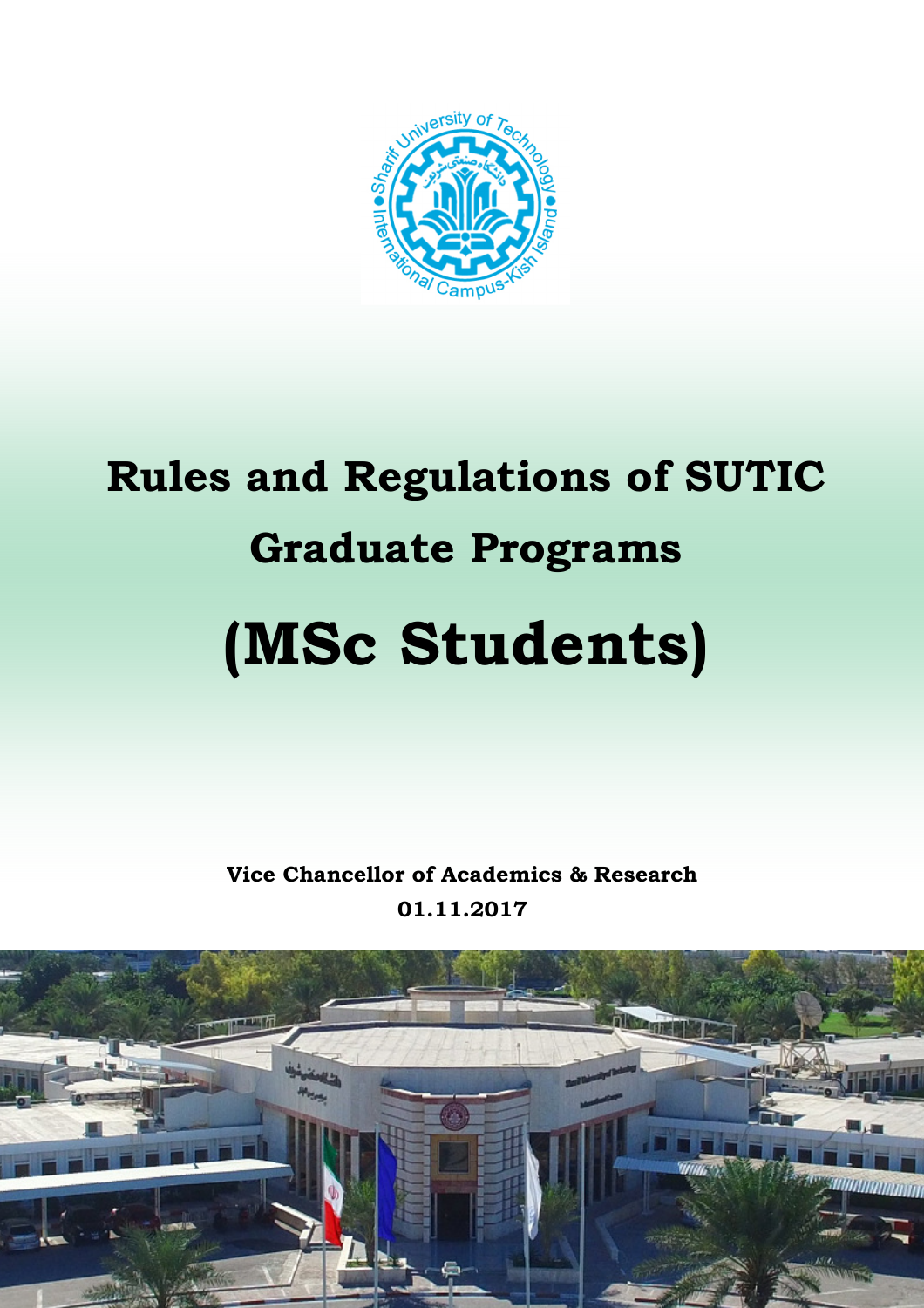

### Sharif University of Technology International Campus (SUTIC), Kish Island

## Rules and Regulations of SUTIC Graduate Programs (MSc Students)

Vice Chancellor of Academics & Research 01.11.2017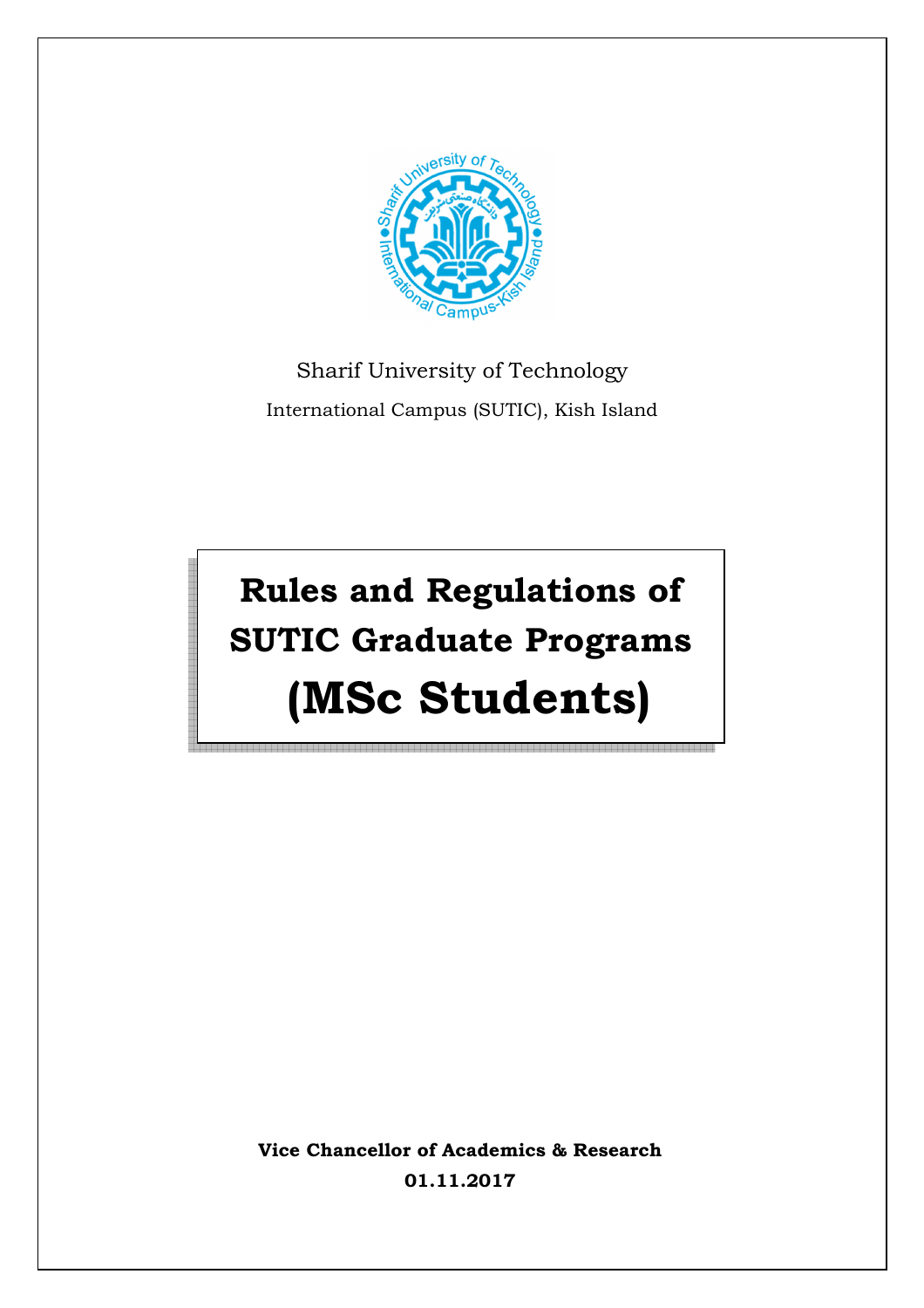### Table of Contents

| <b>Rules and Regulations of MSc Programs at SUTIC</b>  | 3  |
|--------------------------------------------------------|----|
| <b>Article 1. Admission of MSc Students</b>            | 3  |
| <b>Article 2. MSc Program Duration and Commitments</b> | 4  |
| <b>Article 3. MSc Thesis Defense</b>                   | 7  |
| <b>Article 4. MSc Thesis Assessment</b>                | 8  |
| <b>Article 5. Defense Examiners Committee</b>          | 9  |
| <b>Article 6. MSc Proposal Preparation</b>             | 9  |
| <b>Article 7. MSc Thesis Preparation</b>               | 9  |
| <b>MSc Program Timeline</b>                            | 10 |
| <b>MSc Defense and Graduation Process</b>              | 11 |
| Appendix 1. Assigning MSc student to Supervisor        | 12 |
| Appendix 2. MSc Programs at SUTIC                      | 13 |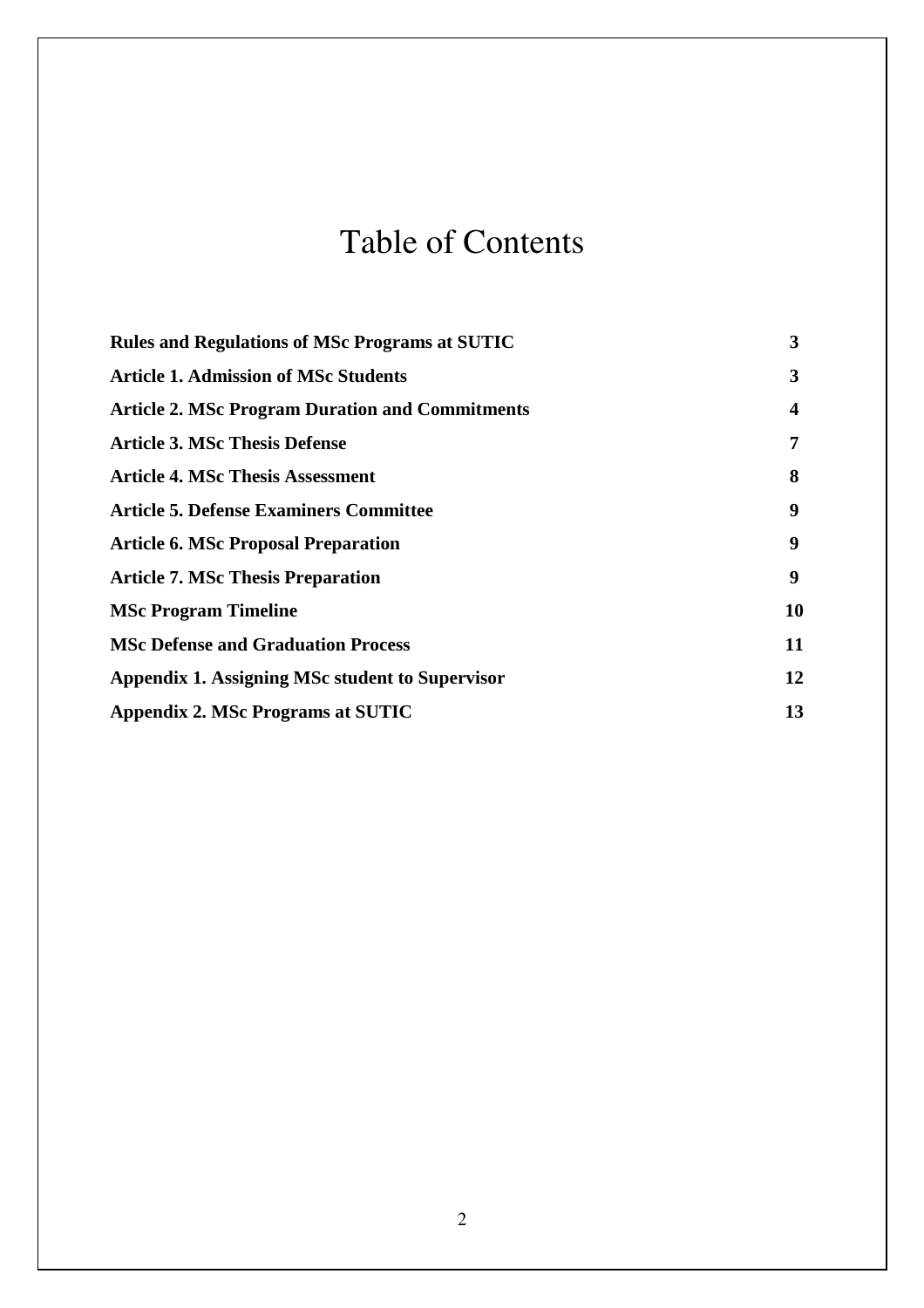### Rules and Regulations of MSc Programs at SUTIC

This document contains the rules and regulations for MSc programs at SUTIC. These rules and regulations along with the educational and research rules and regulations of Sharif University of Technology (SUT) for MSc students, provided by the university Graduate Studies Office at SUT, must be considered as the guidelines for MSc programs. The internal guidelines of MSc programs at SUTIC have been drawn up according to SUT regulations for the MSc program. The enforcement of the internal rules and regulation of MSc programs at SUTIC is the responsibility of SUTIC Graduate Studies Committee (SUTIC–GSC).

 In this document, hereafter, the Sharif University of Technology, International Campus is referred to as "SUTIC", and the Sharif University of Technology is referred to as "SUT". The faculty member supervising the student in the thesis project and research, hereafter, is entitled as the "Supervisor". Graduate students can solicit the required information regarding the compulsory, fundamental, and elective courses as well as the academic programs and other administrative procedures from the head of the academic group. In this document, the "Master thesis program" is a research-based program in which the student needs to submit a thesis at the end of the MSc program, and the "Master non-thesis program" is a course-based MSc program.

#### **Article 1.**

#### **Admission of MSc Students**

- 1. Students may be admitted to an MSc program through the nation-wide university entrance exam held by the SANJESH organization, or by submission of an online application form on the SUTIC website.
	- 1.1. The applicant must submit the application form together with the required documents to the SUTIC Graduate Studies Office (SUTIC–GSO) in accordance to the set of guidelines for admission provided on the SUTIC and the SUT websites.
	- 1.2. The entrance exam and an interview are administered by SUTIC for MSc applicants.
	- 1.3. The evaluation of MSc applications is based on the student's English test score, entrance exam results, and academic background. The academic groups evaluate and confirm the MSc applications; the final admissions must be approved by the Education and Admission Committee at SUT.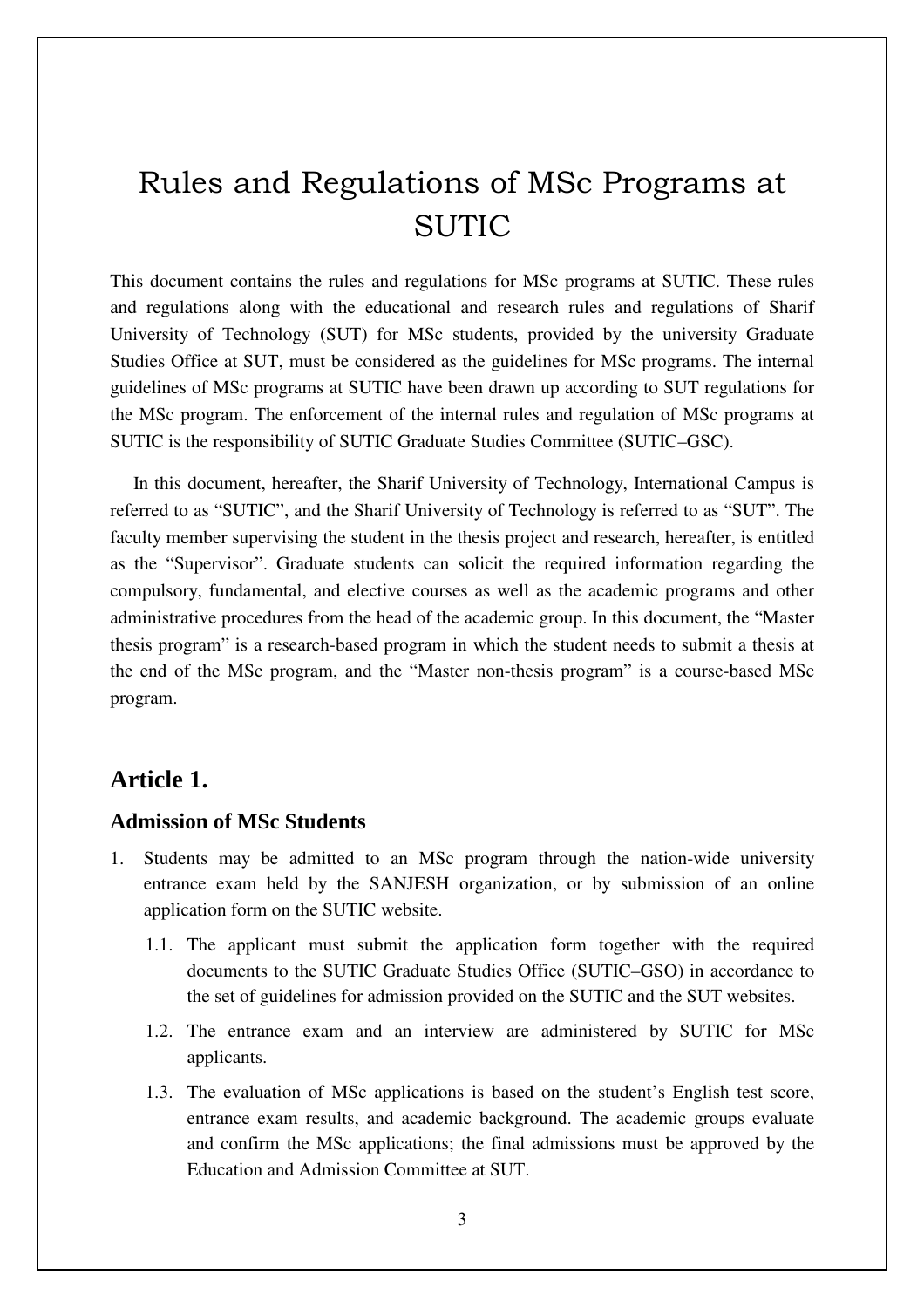2. The admitted students must enroll on the designated date and participate in the MSc orientation day at SUTIC.

#### **Article 2.**

#### **MSc Program Duration and Commitments**

- 1. The head of the academic group in which the applicants are accepted provides the students with information regarding the academic and administrative processes. All questions and requests of students must be discussed with the head of the academic group. All requests by students addressed to the SUTIC–GSO must be approved by the head of the academic group, otherwise they will not be considered.
- 2. Students must register online for courses at the beginning of each semester through the SUTIC website using their private username and password.
- 3. MSc students are required to complete 28 to 32 semester credits. The minimum pass grade for each course is 12 out of 20, and the minimum pass GPA is 14 out of 20 in each semester.
	- **Note 1.** The MSc programs are offered as a "Master thesis program" or "Master nonthesis program". The "Master thesis program" is a research-based program in which the student must take a 6–credit thesis research course. The "Master non-thesis program" is a course-based program.
	- **Note 2.** A student who has been admitted in the "Master non-thesis program" and wants to change the program to a "Master thesis program" may submit a request to the SUTIC–GSO if the student's GPA for the first and second semesters is higher than the average of fellow students. The SUTIC–GSC makes the final decision based on the rules and regulations of the "Program Status Change".
- 4. The maximum number of credits per semester is 12 and the minimum number of credits is 8. In the "Master thesis program", a student who is registered in the thesis research course is considered as a full-time student and does not need to take the minimum 8 credits.
- 5. The compulsory and elective courses must be registered following the guidelines of the head of the academic group. Since all MSc courses are not offered regularly in each semester, the student must take the courses under the guidelines of the head of the academic group in order to pass all required courses and the seminar by the end of the 3<sup>rd</sup> semester, and have sufficient time to conduct the research thesis in the  $2<sup>nd</sup>$  academic year.
	- **Note 1.** The compulsory MSc courses must be registered directly from the corresponding academic group. An MSc student may take the maximum of two elective courses from other academic groups at SUTIC. Registration for elective courses is subject to approval by the supervisor and the head of the academic group.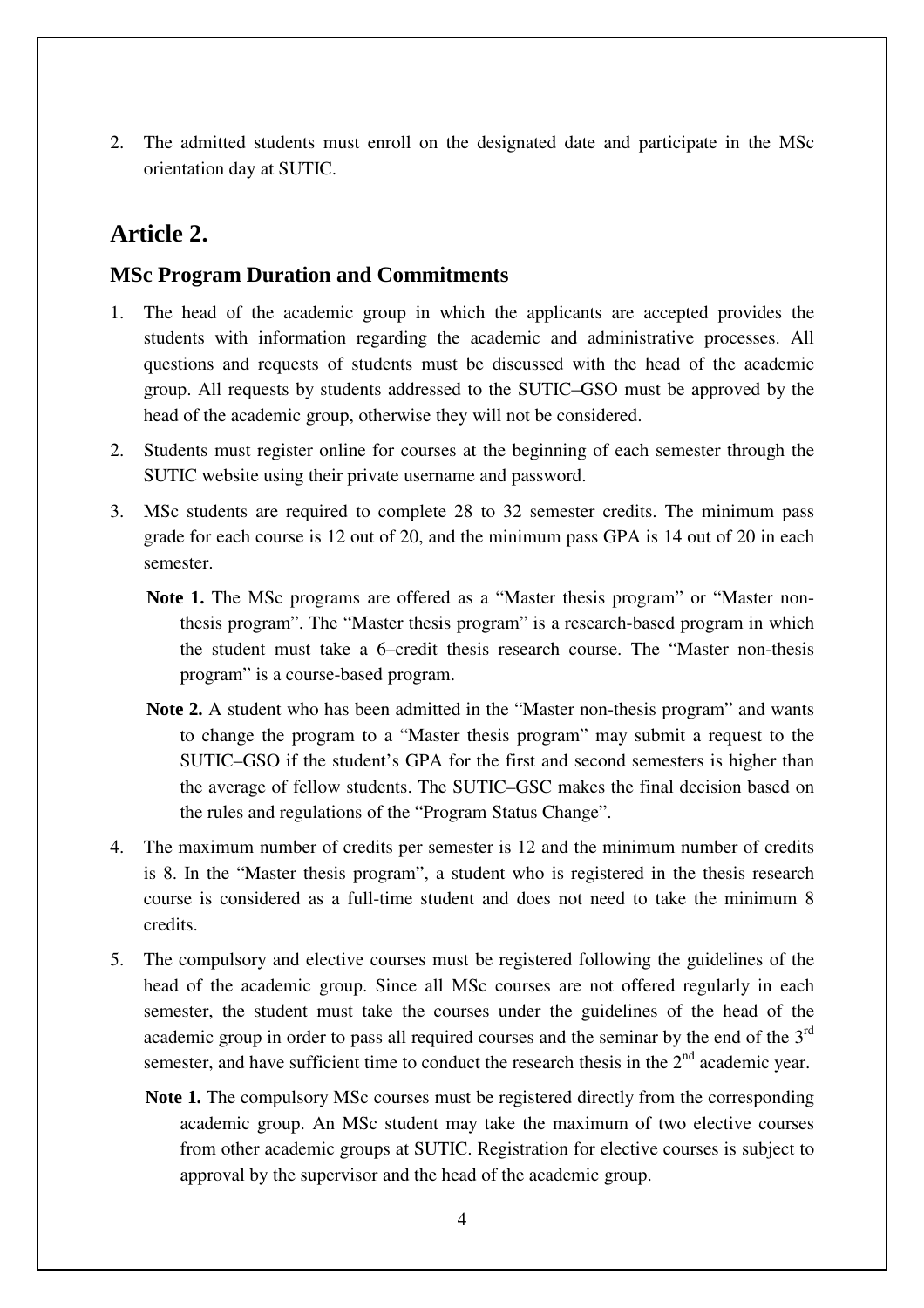- **Note 2.** An MSc student cannot transfer an additional course passed at the BSc level to the MSc program, even if it is an MSc course.
- **Note 3.** The head of the academic group may assign the maximum number of 12-credit compensation courses for the MSc student, if necessary. Assignment of compensation courses to the student is decided by the academic group based on the academic background of MSc student. Passing the assigned compensation courses is a prerequisite to graduation. In the case of assignment of the minimum number of 8 credit compensation courses or more, the duration of studies can be extended by one semester. If the duration of the MSc program extends to a  $6<sup>th</sup>$  semester, approval is required from the 'Exceptional Cases Committee' (ECC) at SUT. The compensation courses must be registered and passed in the first and second semesters of the MSc program. The compensation courses are not included in the ceiling of required course credit hours taken each semester. These courses are not subject to withdrawal.
- **Note 4.** The MSc student who registers for the Kish Compensation English Proficiency courses 1 and/or 2 together with the MSc core courses is allowed to take a minimum number of 6-credit courses and a maximum number of 9-credit courses in that semester.
- **Note 5.** BSc courses that are registered and passed by the MSc student as compensation courses will be included in the transcripts but will not be included in the total number of course credits or the GPA. The MSc student is allowed to take PhD courses with the approval of the head of the academic group and the faculty member teaching the course; this course is regarded as an elective course.
- 6. The seminar course is a 2-credit compulsory course for the MSc program. It is offered by a faculty member in each academic group and consists of: the presentation of research methodologies, preparation of proposal, thesis and article preparation, principles of holding seminars, etc. The coursework includes attending and conducting scientific seminars discussing the research topics being conducted at SUTIC. Furthermore, the MSc student must select the research topic of MSc thesis under the supervision of a faculty member from the academic group and prepare a written report on the topic of the research in order to obtain the course score according to the academic processes of the academic group.
	- Note 1. The mentioned report for the "Master thesis program" is considered as a "research proposal" that must be prepared according to the instructions and guidelines of Article 6. Registration of MSc thesis is subject to approval of the research proposal by the academic group and the SUTIC–GSC.
	- **Note 2.** The mentioned report for the "Master non-thesis program" is considered as an "essay" reporting the studies of a topic agreed on by the student and the faculty member teaching the course.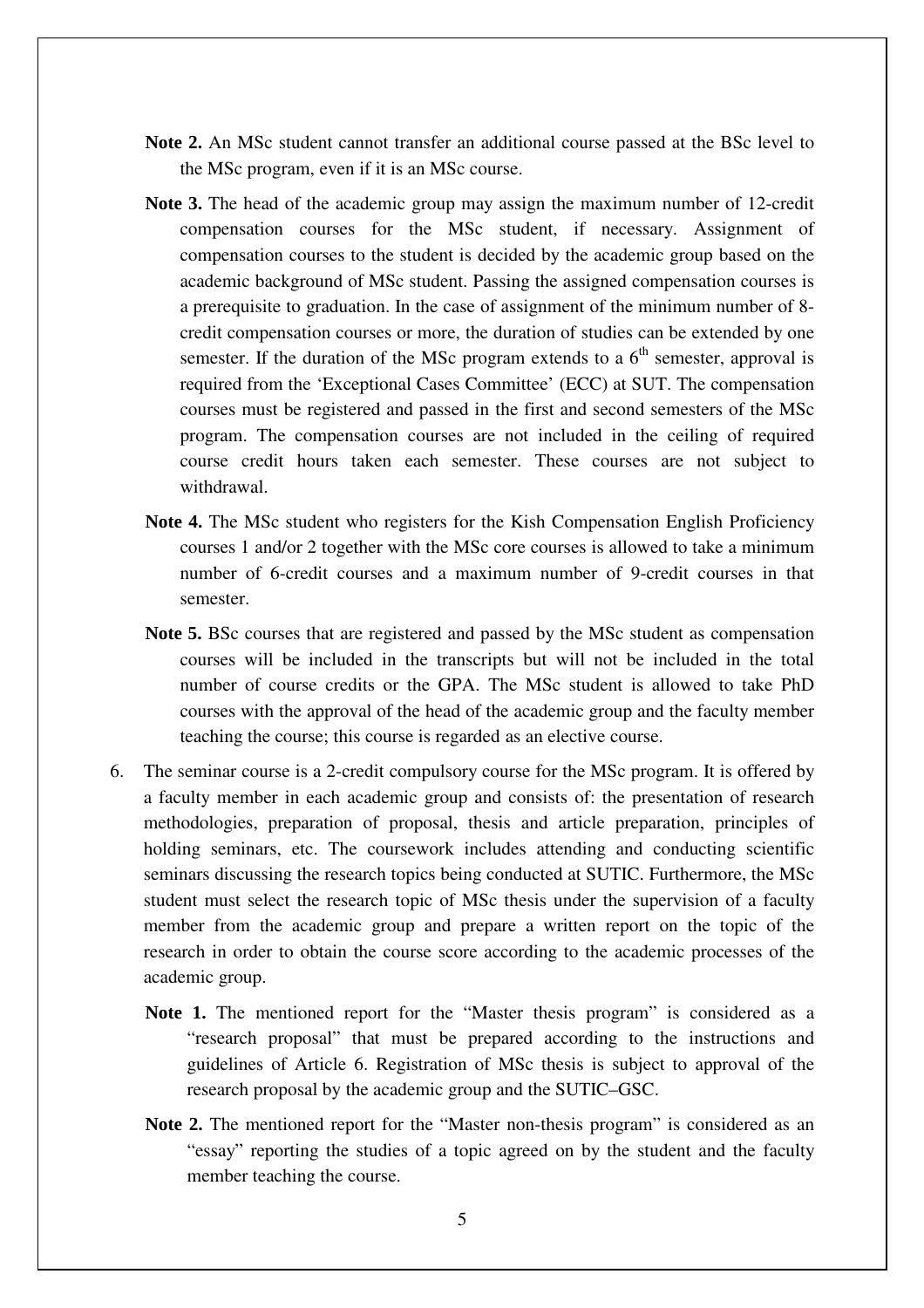- 7. A student in the "Master thesis program" must register for the MSc thesis in the  $3<sup>rd</sup>$ semester. If the research proposal is not approved by the end of the  $3<sup>rd</sup>$  semester registration period, the student is not allowed to register for the thesis course. To be allowed to register for the thesis at the beginning of  $3<sup>rd</sup>$  semester, the following steps must be taken following the timeline announced by the SUTIC–GSO:
	- a) Submitting the "Supervisor Request" form and the approval of the supervisor to the head of the academic group,
	- b) Submitting the "Thesis Research" form together with the research proposal to the head of the academic group,
	- c) Completing the online "Thesis Research" form on the SUTIC website and submitting it to the supervisor,
	- d) Submitting the online "Thesis Research" form through the supervisor to the SUTIC– GSO,
	- e) Receiving permission for registration in the MSc thesis course by the Graduate Studies Office at SUT.
	- **Note 1.** A student not able to pass the required courses in the first and second semesters must register for the remaining courses together with the MSc thesis course in the  $3<sup>rd</sup>$ semester.
	- **Note 2.** The student who must register for three 3-credit courses in the  $3<sup>rd</sup>$  semester for any reason is not allowed to register for the MSc thesis course. In such case, the student must submit the research proposal for approval in the  $3<sup>rd</sup>$  semester and takes the MSc thesis course in the fourth semester.
	- **Note 3.** The student must register for a zero-credit thesis research course each semester until graduation following the initial registration for the course. In case of failure to register, continuation of the program is subject to the approval and permission from the Graduate Studies Office at SUT.
	- **Note 4.** Students are not allowed to register for the MSc thesis course in the first and second semesters.
- 8. Registration for the MSc thesis course can be extended to the commencement of the  $4<sup>th</sup>$ semester. In this case, the duration of the MSc program for conducting research and preparing the thesis is the same as for other students who registered without a delay. If the student fails to register for the course at the beginning of the  $4<sup>th</sup>$  semester, the student is considered in the "Master non-thesis program".
- 9. An MSc student may take additional courses from SUTIC or SUT in addition to the required credit courses for graduation in the third and fourth semesters. Taking additional courses is subject to the approval of the supervisor on the basis of research topic and the approval of the head of the academic group from SUTIC–GSC.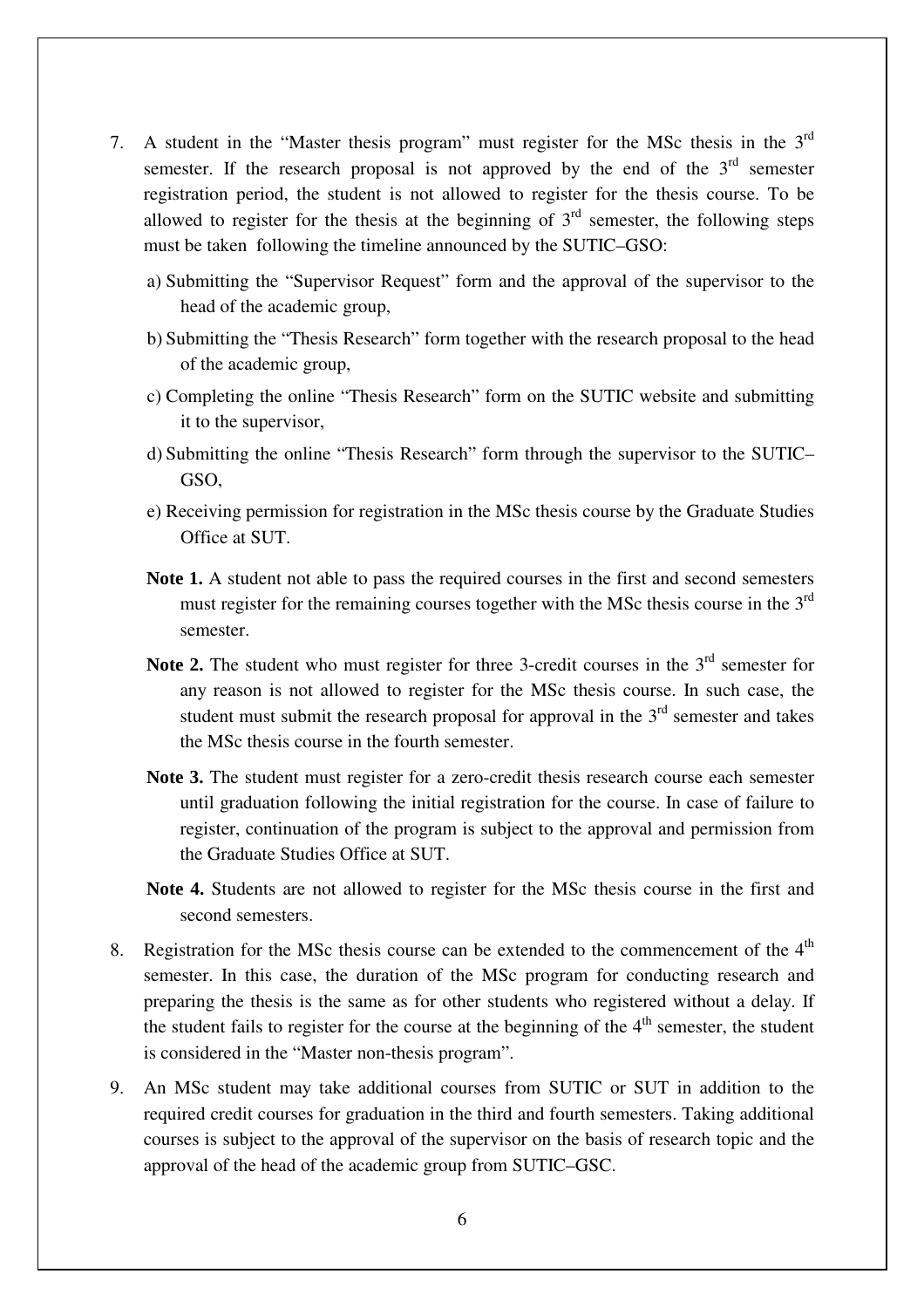**Note.** MSc students are not allowed to register for the "self-study" course offered to PhD students.

- 10. Registering for a  $5<sup>th</sup>$  semester of the MSc program is subject to the approval of the Graduate Studies Office at SUT.
- 11. The minimum duration of studies for the "Master non-thesis program" is three semesters, and it is four semesters (excluding summer) for the "Master thesis program" according to the approval of the academic group.
- 12. An MSc student is not allowed to apply for a leave of absence in the first semester. Requests for an absence leave can be considered from the second semester following the submission of justifiable reasons with the approval of the supervisor and the head of the academic group to the SUTIC–GSC.

### **Article 3.**

#### **MSc Thesis Defense**

- 1. The interval between the approval of the research proposal and the defense session cannot be less than two semesters from the initial registration for the MSc thesis course.
- 2. The interval between the submission date of the "defense session request" form and receiving permission for holding the session is a minimum of two weeks. The MSc student must submit the MSc thesis to the SUTIC–GSO for administrative processing two weeks prior to the requested date of the defense session. A list of MSc students who are prepared for their defense together with a list of recommended internal and external members of the defense examiners committee must be submitted to the SUTIC–GSO a month prior to the defense session by the head of each academic group.
- 3. A thesis defense without permission from the Graduate Studies Office at SUT is unofficial. Holding the session in this manner does not grant any rights to the student or have any financial commitments on SUTIC.
- 4. The MSc thesis defense steps are as follows:
	- 4.1. Completing the online recommended examiners form through the supervisor and its submission to SUTIC–GSO a month prior to the defense session. The recommended members must be approved by the SUTIC–GSO,
	- 4.2. Applying for a defense session permit from the Graduate Studies Office at SUT through the SUTIC–GSO,
	- 4.3. Submitting invitation letters to the internal and external examiners through the SUTIC–GSO,
	- 4.4. Submitting copies of the thesis to the SUTIC–GSO and examiners at least two weeks prior to the defense session. Articles (if any) must be submitted before the defense session.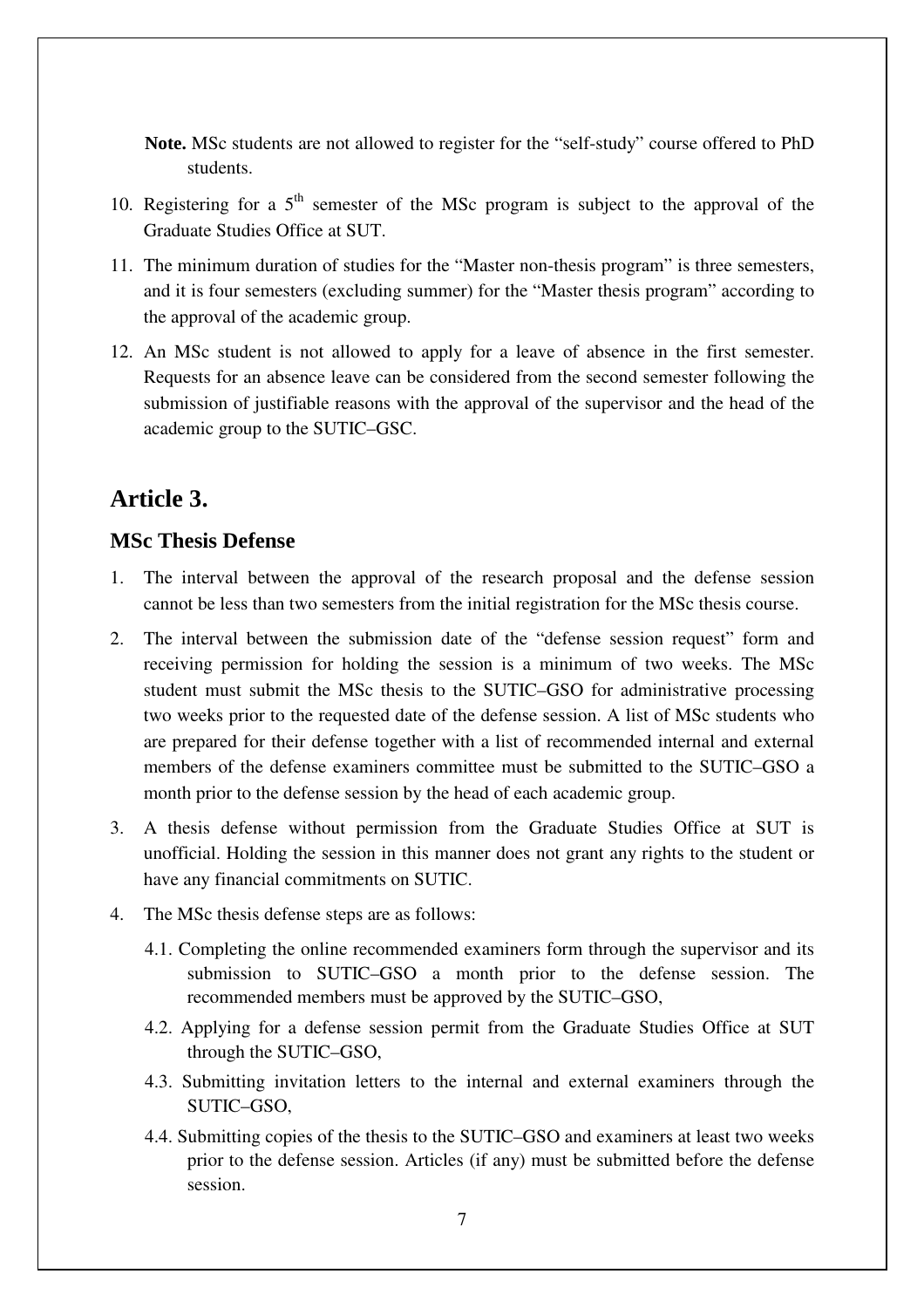- **Note 1.** Invitation letters are prepared following the defense permission from the Graduate Studies Office at SUT.
- **Note 2.** If a student fails to meet the deadline of thesis submission to the SUTIC–GSO and the examiners, the ceiling for evaluation will only be "very good" according to item 3 of Article 4.
- 4.5. Holding the defense session at the designated time and date.
- 4.6. Completing and submitting the "Defense Session Report" form, "visiting Examiners Contract" forms, and the thesis final score to SUTIC–GSO through the supervisor after the defense session.
- **Note.** As the "Defense Session Report" form must be submitted to the Graduate Studies Office at SUT no later than two weeks after the defense, it must be submitted to SUTIC–GSO within a week after the session.
- 4.7. Submission of the online transfer form "J" by the supervisor. The form must be sent from SUTIC–GSO to the Graduate Studies Office at SUT within two months after the defense. The MSc thesis research course is labeled "P" (passed) or "F" (failed) in the transcripts if delayed.
- 4.8. Submission of the finalized MSc thesis together with the approval of the supervisor and SUTIC Language Centre no later than 6 months after the defense.

#### **Article 4.**

#### **MSc Thesis Assessment**

- 1. The supervisor(s) and the internal and external examiners assess and score the MSc thesis after reading the thesis and attending the defense session.
	- **Note.** The Graduate Studies Director or a representative can attend the defense to observe the session but is not allowed to be involved in the assessment and scoring process.
- 2. The MSc thesis is scored by the following assessment criteria;
	- a. 18.0–marks for the scientific quality together with the written and oral presentation of the thesis,
	- b. 1.0–mark for active involvement of the student in the research process based on the assessment of the academic group (the criteria consist of acceptable performance confirmed by the supervisor, submission of periodic progress reports, conducting seminars for the faculty members and fellow students, attending their seminars and being committed to the thesis research timeline and deadlines),
	- c. 1.0–mark for the scientific article as follows;
		- i. Accepted article in a reputed scientific conference with the full acceptance and publication of the article in the conference proceedings (up to 0.5–mark)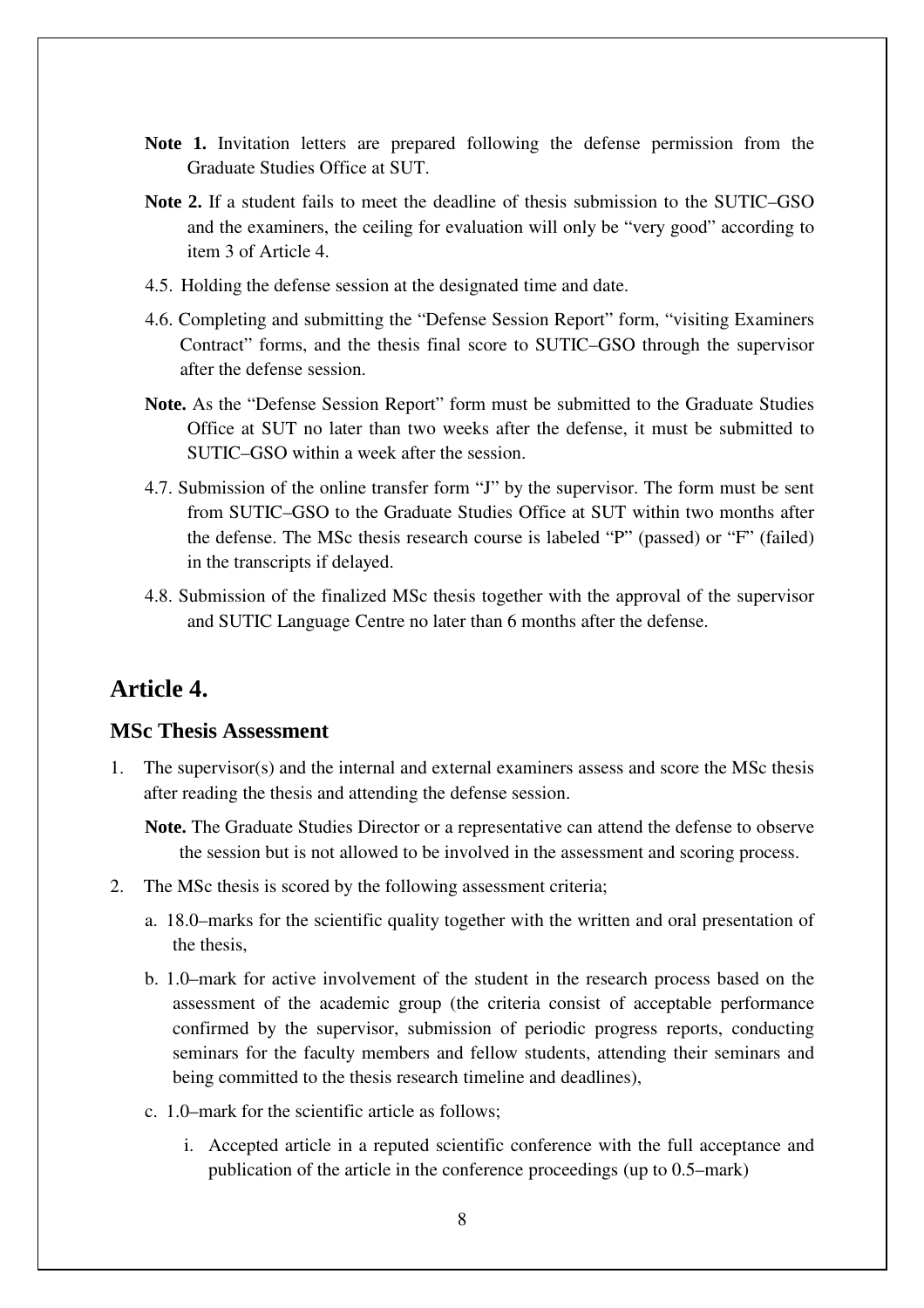- ii. Accepted or published article in a reputed journal (up to 2.0–marks)
- d. The thesis is assessed and scored by taking into account the article prepared from the thesis according to the defense examiners committee through filling the assessment sheets provided separately at the defense session. The supervisor computes the final score in descriptive format based on the following table;

| Excellent             | $19.0 - 20$    |
|-----------------------|----------------|
| Very good             | $18.0 - 18.99$ |
| Good                  | $16.0 - 17.99$ |
| Satisfactory          | $14.0 - 15.99$ |
| Unsatisfactory (Fail) | Under $14.0$   |

**Note.** If the student officially has two supervisors, the item 2(a) of this article (18.0– marks) is the average of the supervisors' scores.

#### **Article 5.**

#### **Defense Examiners committee**

The supervisor recommends the internal and external examiners for the thesis defense to the SUTIC–GSO. Following the approval, the supervisor submits the online "Defense Examiners Committee" form to the SUTIC–GSO.

**Note 1.** The examiners must be considered scholars in the field of research.

**Note 2.** The internal and external examiners must be appropriately distributed in each academic group and their invitation must be approved by the SUTIC–GSC.

#### **Article 6.**

#### **MSc Proposal Preparation**

The research proposal must include the thesis title, the name of student, the name of supervisor, academic year, introduction, research questions, research objectives, review of literature, research methodology, research hypothesis, research objectives, timetable and list of sources and references. The proposal must be prepared in English and in accordance with the proposal preparation guidelines provided on the SUTIC website.

#### **Article 7.**

#### **MSc Thesis Preparation**

The MSc thesis must be prepared in English and in accordance with the guidelines provided on the SUTIC website.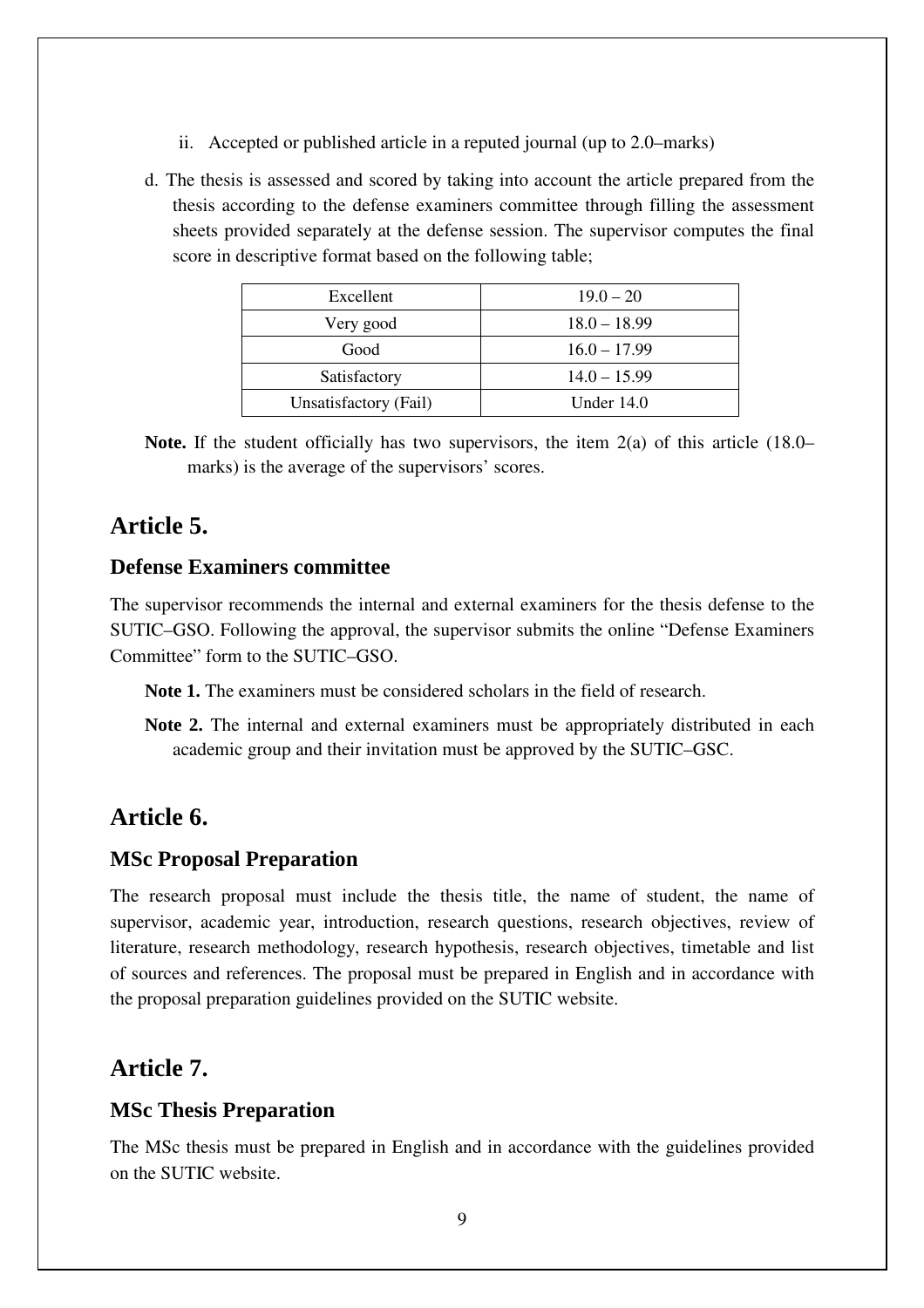### MSc Program Timeline

| 1 st<br>semester            | Participating in the MSc Program Orientation Day to become familiar with the rules<br>$\circ$<br>and regulations,<br>Registering for courses,<br>$\circ$<br>Attending classes,<br>$\circ$<br>Taking final exams.<br>$\circ$                                                                                                                                                                                                                          |
|-----------------------------|------------------------------------------------------------------------------------------------------------------------------------------------------------------------------------------------------------------------------------------------------------------------------------------------------------------------------------------------------------------------------------------------------------------------------------------------------|
| $2^{nd}$<br>semester        | Registering for courses,<br>$\circ$<br>Attending classes,<br>$\circ$<br>Participating in the department seminars,<br>$\circ$<br>Seeking consultancy and advice from the department faculty member regarding a<br>$\circ$<br>research topic and a supervisor,<br>Finalizing a research topic with the supervisor,<br>$\circ$<br>Preparing the research proposal under the supervision of the supervisor,<br>$\circ$<br>Taking final exams.<br>$\circ$ |
| $3^{ra}$<br>semester        | Registering for the 3-credit or 6-credit thesis research course for the "Master thesis"<br>$\circ$<br>program" together with any remaining required courses,<br>Registering for elective courses found necessary by the supervisor for thesis research,<br>$\circ$<br>Conducting research under the supervision of the supervisor.<br>$\circ$                                                                                                        |
| $A^{\text{th}}$<br>semester | Registering for the zero-credit (if the 6-credit course is taken in the $3rd$ semester), or the<br>$\circ$<br>3-credit thesis research course,<br>Preparing a thesis under the supervision of the supervisor,<br>$\circ$<br>Conducting a seminar for new students according to academic procedure of the<br>$\circ$<br>academic group,<br>Defending the thesis according to the regulations of SUT and the SUTIC-GSO.<br>$\circ$                     |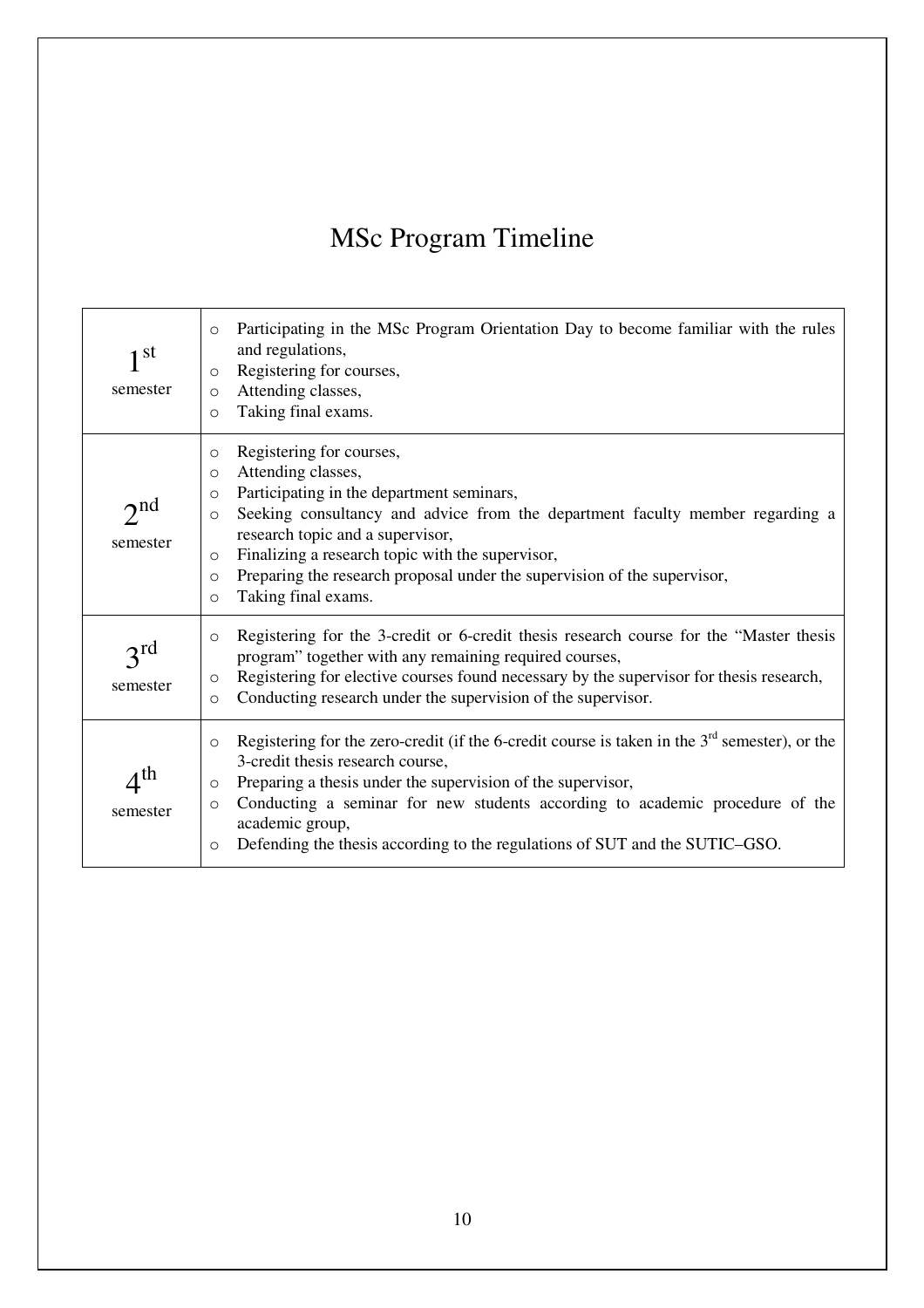### MSc Defense and Graduation Process

- o Passing the compensation, fundamental and elective courses according to the guidelines of the academic group,
- o Do not be labeled as a "conditional" student for two semesters according to the Graduate Studies Regulations at SUT,
- o Preparing and submitting a thesis to the supervisor and following the approval of the supervisor to the SUTIC–GSO,
- o Submitting the required forms for the defense session by the student and supervisor together with the list of recommended internal and external examiners to the SUTIC– GSO,
- o Approval of the recommended examiners by the SUTIC–GSC, and receiving the defense permit from the Graduate Studies Office at SUT,
- o Submitting the invitation letters together with a copy of the thesis and the article (if any) to the examiners two weeks prior to the defense session,
- o Holding the defense session,
- o Submitting the transfer form "J" to the SUTIC–GSO by the supervisor,
- o Revising and finalizing the thesis based on the comments made by examiners during the defense. Complete the graduation process no later than 6 month after the defense session,
- o Preparing the copies of the finalized approved thesis,
- o Settle the financial commitments with SUTIC and SUT no later than 6 months after the defense session.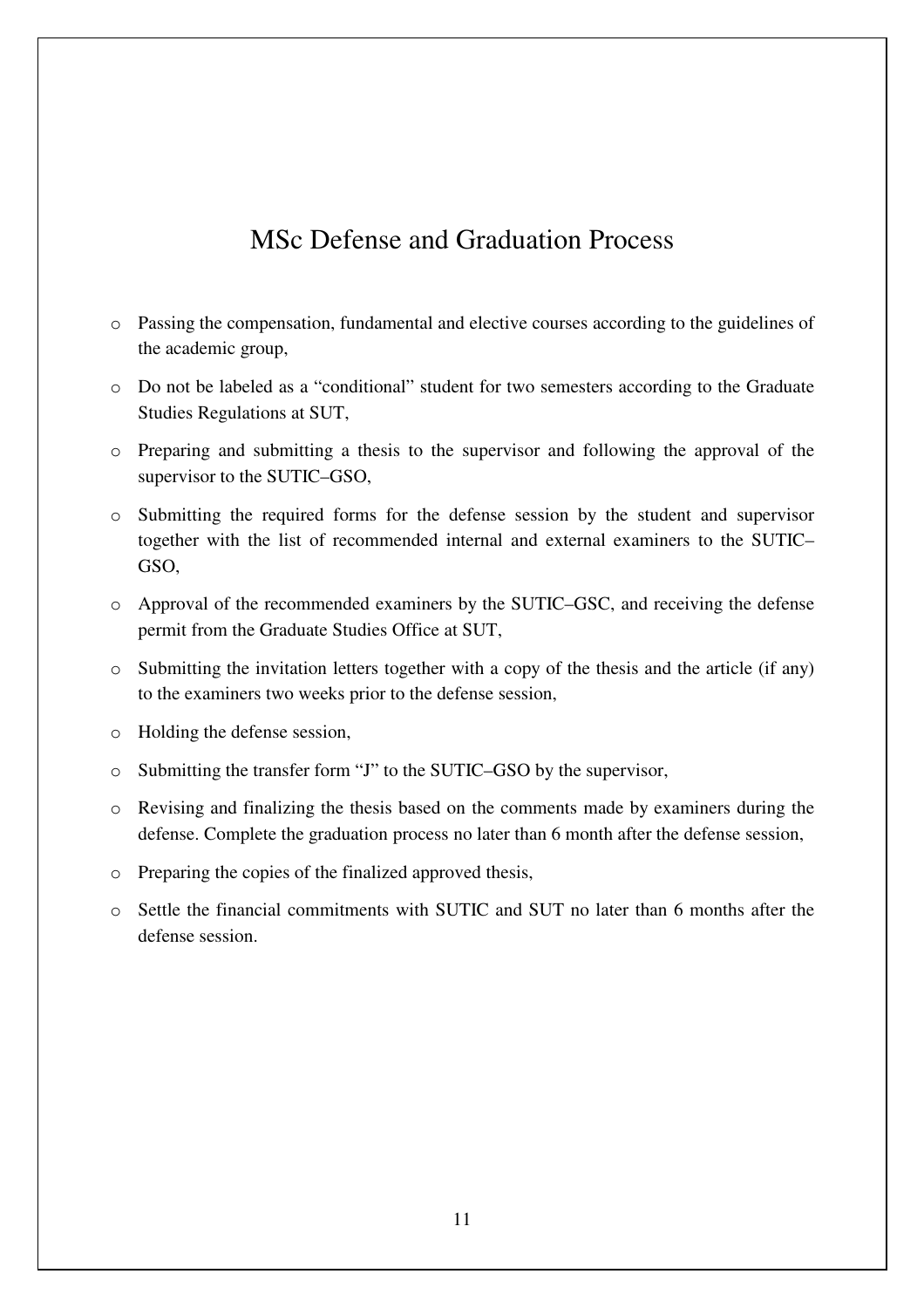#### **Appendix 1.**

#### **Assigning the MSc student to a Supervisor**

The MSc students at Sharif University of Technology, International Campus will be assigned to SUTIC faculty members, SUT visiting faculty members, and faculty members of other universities who cooperate with SUTIC. Supervision of the MSc student by the above faculty members is performed as follows;

|                                                                          | Maximum number of Students  |                        |           |  |  |  |
|--------------------------------------------------------------------------|-----------------------------|------------------------|-----------|--|--|--|
| <b>MSc thesis supervisor</b>                                             | Assistant<br>Professor      | Associate<br>Professor | Professor |  |  |  |
| <b>SUTIC</b> faculty member                                              | 3                           |                        |           |  |  |  |
| <b>SUT</b> faculty member<br>(Giving lecture at SUTIC)                   | $\mathcal{D}_{\mathcal{L}}$ | 3                      |           |  |  |  |
| <b>SUT</b> faculty member<br>(with no lecture at SUTIC)                  |                             |                        |           |  |  |  |
| <b>Faculty member of other universities</b><br>(Giving lecture at SUTIC) |                             |                        |           |  |  |  |

- **Note 1.** A Supervisor is assigned to the MSc student following the approval of the thesis research proposal by the SUTIC Graduate Studies Committee (SUTIC–GSC) and the registration of student for the thesis course.
- **Note 2.** Assigning the student to a SUTIC faculty member is the priority.
- **Note 3.** An assistant professor who is a faculty member at SUTIC is required to successfully supervise and graduate one MSc thesis project in order to meet the criteria for the maximum number of students to supervise.
- **Note 4.** A visiting assistant professor who is a faculty member of SUT or another university is considered for the supervision of MSc thesis at SUTIC if the faculty member has successfully supervised and graduated at least one MSc student.
- **Note 5.** If a faculty member of SUTIC or SUT has achieved significant research titles, including the distinguished researcher or professor for publishing articles in reputed scientific journals and has guided postgraduate students through successful graduation, the faculty member may apply to supervise an extra MSc student. This request is discussed by the SUTIC–GSC.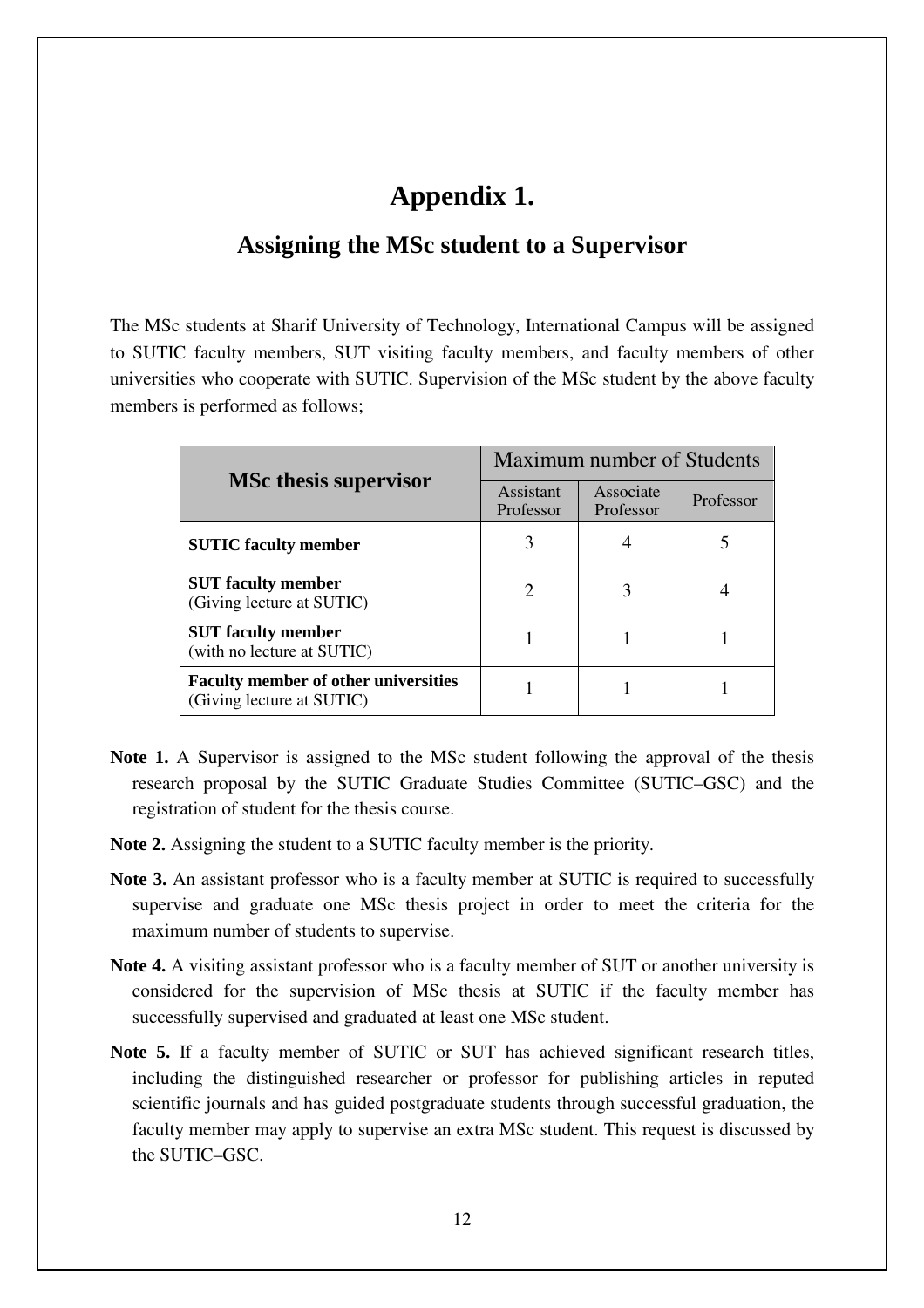**Appendix 2.** 

# **MSc Programs at SUTIC**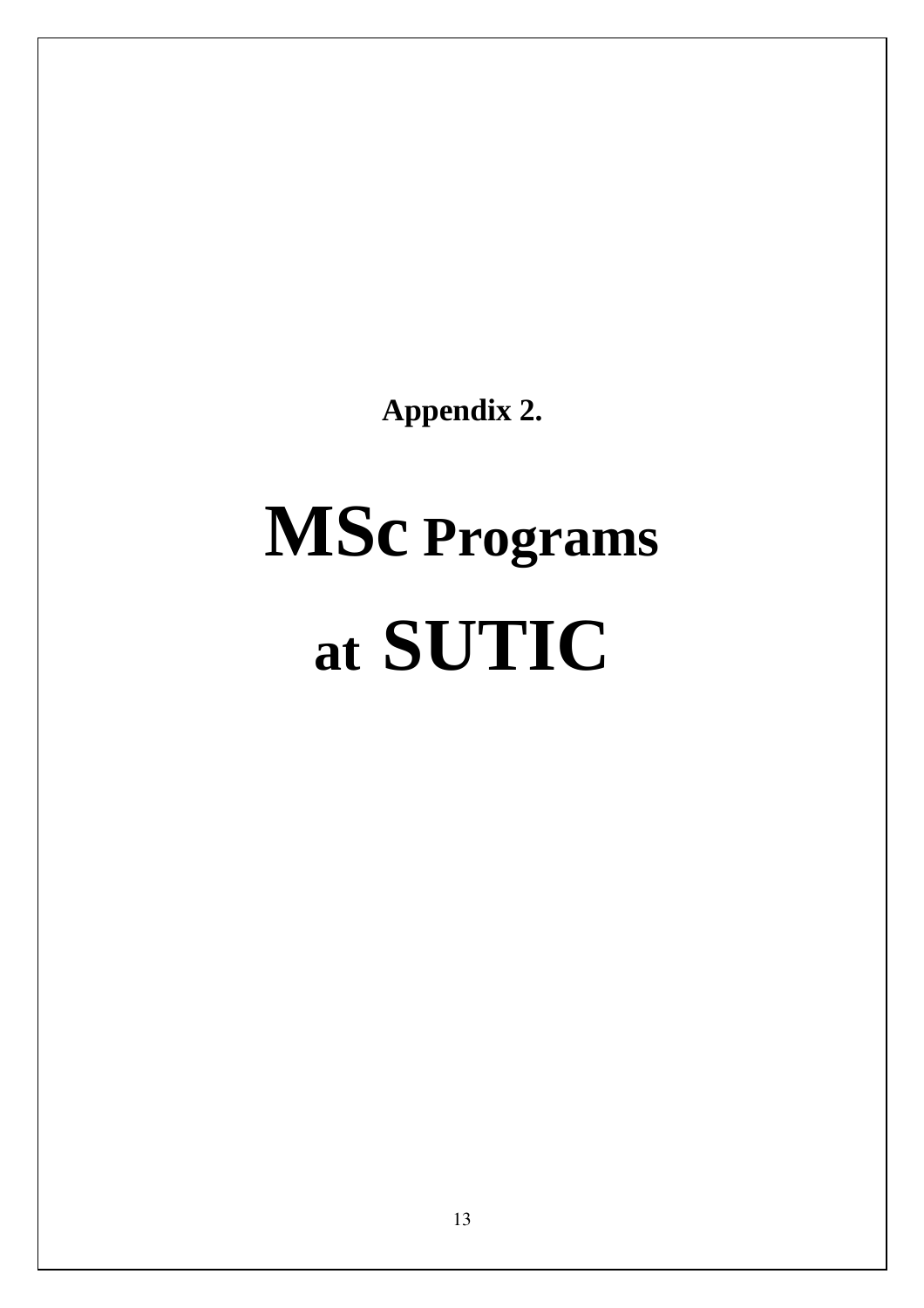### Aerospace Engineering Department

## SUTIC

#### School of Science and Engineering

#### **Course Based Program**

|            | 1 <sup>st</sup> Semester |     |                   |                          | $2nd$ semester    |     |             |
|------------|--------------------------|-----|-------------------|--------------------------|-------------------|-----|-------------|
| Code       | <b>Courses</b>           | Cr. | <b>Type</b>       | Code                     | <b>Courses</b>    | Cr. | <b>Type</b> |
| 65510      | Adv. Eng. Mathematics    | 3   | Fundamental       | 65600                    | Seminar           | 2   | Fundamental |
| 65405      | <b>Viscous Flow</b>      | 3   | Fundamental 65815 |                          | Subsonic Aerodyn. | 3   | Fundamental |
| 65830      | CFD <sub>1</sub>         | 3   | Fundamental       |                          | Elective course 1 | 3   | Elective    |
| Total<br>9 |                          |     |                   |                          | Total             | 8   |             |
|            | 3 <sup>rd</sup> Semester |     |                   | 4 <sup>th</sup> semester |                   |     |             |
| Code       | <b>Courses</b>           | Cr. | <b>Type</b>       | Code                     | <b>Courses</b>    | Cr. | <b>Type</b> |
|            | Elective course 2        | 3   | Elective          |                          | Elective course 5 | 3   | Elective    |
|            | Elective course 3        | 3   | Elective          |                          | Elective course 6 | 3   | Elective    |
|            | Elective course 4        | 3   | Elective          |                          |                   |     |             |
|            |                          |     |                   |                          |                   |     |             |

#### **Research Based Program**

|                          | 1 <sup>st</sup> Semester |     |             |       | $2nd$ semester           |     |             |  |  |
|--------------------------|--------------------------|-----|-------------|-------|--------------------------|-----|-------------|--|--|
| Code                     | <b>Courses</b>           | Cr. | <b>Type</b> | Code  | <b>Courses</b>           | Cr. | <b>Type</b> |  |  |
| 65510                    | Adv. Eng. Mathematics    | 3   | Fundamental | 65600 | Seminar                  | 2   | Fundamental |  |  |
| 65405                    | <b>Viscous Flow</b>      | 3   | Fundamental | 65815 | Subsonic Aerodyn.        | 3   | Fundamental |  |  |
| 65830                    | CFD <sub>1</sub>         | 3   | Fundamental |       | Elective course 1        | 3   | Elective    |  |  |
|                          | Total                    | 9   |             |       | Total                    | 8   |             |  |  |
| 3 <sup>rd</sup> Semester |                          |     |             |       | 4 <sup>th</sup> semester |     |             |  |  |
|                          |                          |     |             |       |                          |     |             |  |  |
| Code                     | <b>Courses</b>           | Cr. | <b>Type</b> | Code  | <b>Courses</b>           | Cr. | <b>Type</b> |  |  |
| 65560                    | Thesis                   | 3   | Compulsory  | 65560 | <b>Thesis</b>            | 3   | Compulsory  |  |  |
|                          | Elective course 2        | 3   | Elective    |       | Elective course 4        | 3   | Elective    |  |  |
|                          | Elective course 3        | 3   | Elective    |       |                          |     |             |  |  |

| Code  | <b>Course</b>                         | Cr. | Code  | <b>Course</b>                    | Cr. |
|-------|---------------------------------------|-----|-------|----------------------------------|-----|
| 65620 | <b>Advanced Turbomachinery</b>        | 3   | 65810 | Turbulence                       | 3   |
| 65605 | <b>Advanced Thermodynamics</b>        | 3   | 65635 | <b>Acoustics</b>                 | 3   |
| 65641 | <b>Radiation Heat Transfer</b>        | 3   | 65813 | Turbulence Simulation            | 3   |
| 65951 | Multiphase Flow                       | 3   | 65825 | Grid/Mesh Generation Methods     | 3   |
| 65645 | <b>Advanced Propulsion Principles</b> | 3   | 65831 | CFD <sub>2</sub>                 | 3   |
| 65615 | Gas Dynamics 1                        | 3   | 65832 | Finite Elements Method in Fluids | 3   |
| 65616 | Gas Dynamics 2                        | 3   | 65622 | Numer. Meth. in Turbomachines    | 3   |
| 65630 | <b>Combustion Instability</b>         | 3   |       |                                  |     |
| 65640 | <b>Advanced Heat Transfer</b>         | 3   |       |                                  |     |
| 65820 | <b>Unsteady Aerodynamics</b>          | 3   |       |                                  |     |
| 65816 | Supersonic Aerodynamics               | 3   |       |                                  |     |
| 65817 | <b>Hypersonic Aerodynamics</b>        | 3   |       |                                  |     |
| 65402 | <b>Helicopter Aerodynamics</b>        | 3   |       |                                  |     |
| 65748 | Nonlinear Systems Analysis            | 3   |       |                                  |     |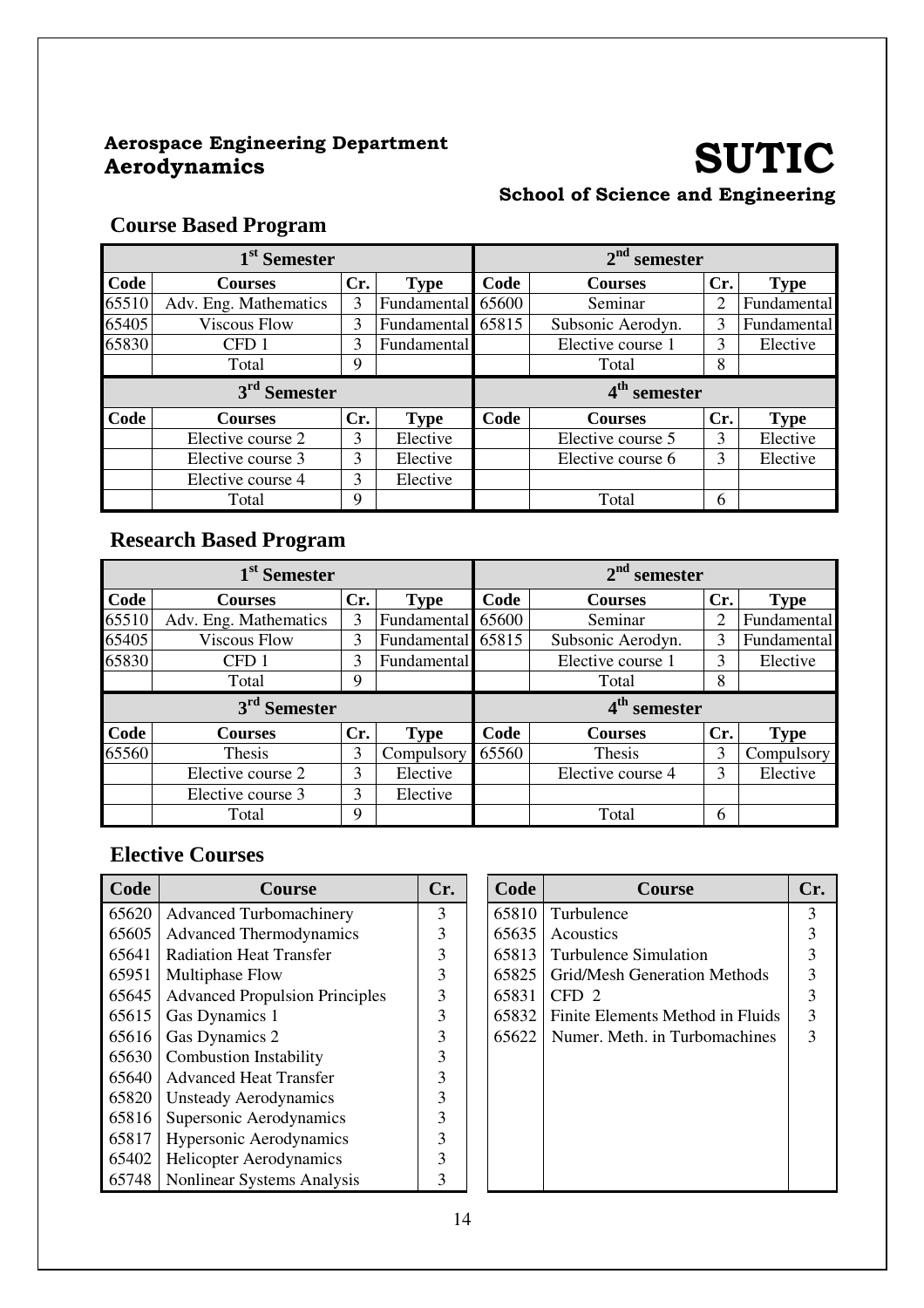#### Aerospace Engineering Department Aerospace Engineering Department<br>Aerospace structures SUTIC

#### School of Science and Engineering

#### **Course Based Program**

| 1 <sup>st</sup> Semester |                                |     |                   |                          | $2nd$ semester         |     |             |  |
|--------------------------|--------------------------------|-----|-------------------|--------------------------|------------------------|-----|-------------|--|
| <b>Code</b>              | <b>Courses</b>                 | Cr. | <b>Type</b>       | Code                     | <b>Courses</b>         | Cr. | <b>Type</b> |  |
| 65510                    | Adv. Eng. Mathematics          | 3   | Fundamental       | 65600                    | Seminar                | 2   | Fundamental |  |
| 65520                    | <b>Continuum Mechanics</b>     | 3   | Fundamental 65905 |                          | Adv. Structural Anal.  | 3   | Fundamental |  |
|                          | 65920 Finite Elements Method 1 | 3   | Fundamental 65925 |                          | Adv. Structural Design | 3   | Fundamental |  |
|                          | Total                          | 9   |                   |                          | Total                  | 8   |             |  |
|                          | 3 <sup>rd</sup> Semester       |     |                   | 4 <sup>th</sup> semester |                        |     |             |  |
| Code                     | <b>Courses</b>                 | Cr. | <b>Type</b>       | Code                     | <b>Courses</b>         | Cr. | <b>Type</b> |  |
|                          | Elective course 1              | 3   | Elective          |                          | Elective course 4      | 3   | Elective    |  |
|                          | Elective course 2              | 3   | Elective          |                          | Elective course 5      | 3   | Elective    |  |
|                          | Elective course 3              | 3   | Elective          |                          |                        |     |             |  |
|                          | Total                          | 9   |                   |                          | Total                  | 6   |             |  |

#### **Research Based Program**

| 1 <sup>st</sup> Semester |                            |     |                   |       | $2nd$ semester           |     |             |  |  |
|--------------------------|----------------------------|-----|-------------------|-------|--------------------------|-----|-------------|--|--|
| Code                     | <b>Courses</b>             | Cr. | <b>Type</b>       | Code  | <b>Courses</b>           | Cr. | <b>Type</b> |  |  |
| 65510                    | Adv. Eng. Mathematics      | 3   | Fundamental 65600 |       | Seminar                  | 2   | Fundamental |  |  |
| 65520                    | <b>Continuum Mechanics</b> | 3   | Fundamental 65905 |       | Adv. Structural Anal.    | 3   | Fundamental |  |  |
| 659201                   | Finite Elements Method 1   | 3   | Fundamental 65925 |       | Adv. Structural Design   | 3   | Fundamental |  |  |
| 9<br>Total               |                            |     |                   |       | Total                    | 8   |             |  |  |
| 3 <sup>rd</sup> Semester |                            |     |                   |       | 4 <sup>th</sup> semester |     |             |  |  |
|                          |                            |     |                   |       |                          |     |             |  |  |
| Code                     | <b>Courses</b>             | Cr. | <b>Type</b>       | Code  | <b>Courses</b>           | Cr. | <b>Type</b> |  |  |
| 65560                    | Thesis                     | 3   | Compulsory        | 65560 | <b>Thesis</b>            | 3   | Compulsory  |  |  |
|                          | Elective course 1          | 3   | Elective          |       | Elective course 3        | 3   | Elective    |  |  |
|                          | Elective course 2          | 3   | Elective          |       |                          |     |             |  |  |

| Code  | <b>Course</b>                          | Cr. | Code  | <b>Course</b>                      | Cr. |
|-------|----------------------------------------|-----|-------|------------------------------------|-----|
| 65525 | Perturbations Theory                   | 3   | 65950 | <b>Advanced Optimization</b>       | 3   |
| 65530 | <b>Energy Methods</b>                  | 3   | 65955 | <b>Structural Dynamics</b>         |     |
| 65531 | Vibrations of Continuous Systems       | 3   | 65960 | Adv. Materials & Manuf. Proc.      |     |
| 65532 | <b>Nonlinear Vibrations</b>            | 3   | 65965 | Viscoelasticity                    |     |
| 65545 | <b>Advanced Dynamics</b>               | 3   | 65970 | Jig & Fixture Design               |     |
| 65910 | Aero-elasticity                        | 3   | 65999 | Special Topics in Aerospace Struct |     |
| 65921 | Finite Elements Method 2               |     |       |                                    |     |
| 65923 | <b>Boundary Elements Method</b>        |     |       |                                    |     |
| 65930 | <b>Advanced Composite Materials</b>    |     |       |                                    |     |
| 65935 | Fracture, Fatigue, Creep               |     |       |                                    |     |
| 65940 | Metallurgy in Manufacturing            |     |       |                                    |     |
| 65945 | <b>Advanced Machine Design</b>         |     |       |                                    |     |
| 65946 | <b>Advanced Computational Dynamics</b> |     |       |                                    |     |
| 65947 | Shell & Plate Theory                   |     |       |                                    |     |

| Code  | <b>Course</b>                      | Cr. |
|-------|------------------------------------|-----|
| 65950 | <b>Advanced Optimization</b>       | 3   |
| 65955 | <b>Structural Dynamics</b>         | 3   |
| 65960 | Adv. Materials & Manuf. Proc.      | 3   |
| 65965 | Viscoelasticity                    | 3   |
| 65970 | Jig & Fixture Design               | 3   |
| 65999 | Special Topics in Aerospace Struct | 3   |
|       |                                    |     |
|       |                                    |     |
|       |                                    |     |
|       |                                    |     |
|       |                                    |     |
|       |                                    |     |
|       |                                    |     |
|       |                                    |     |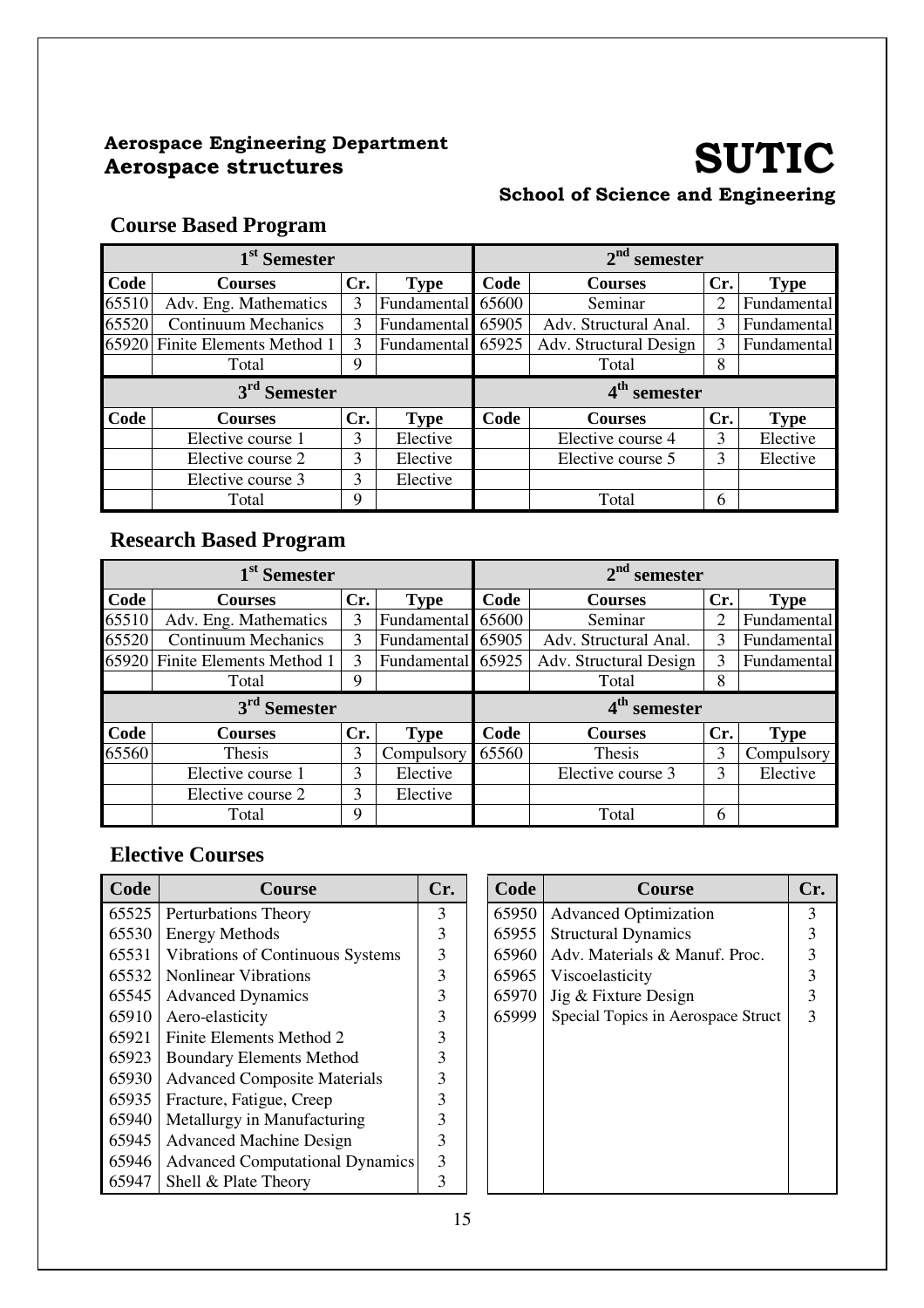#### Aerospace Engineering Department Aerospace Engineering Department<br>
Flight Dynamics and Control SUTIC

#### School of Science and Engineering

#### **Course Based Program**

|                          | 1 <sup>st</sup> Semester    |     |             |       | $2nd$ semester              |     |             |
|--------------------------|-----------------------------|-----|-------------|-------|-----------------------------|-----|-------------|
| Code                     | <b>Courses</b>              | Cr. | <b>Type</b> | Code  | <b>Courses</b>              | Cr. | <b>Type</b> |
|                          | <b>Fundamental Course 1</b> | 3   | Fundamental | 65600 | Seminar                     | 2   | Fundamental |
|                          | <b>Fundamental Course 2</b> | 3   | Fundamental |       | <b>Fundamental Course 4</b> | 3   | Fundamental |
|                          | <b>Fundamental Course 3</b> | 3   | Fundamental |       | <b>Fundamental Course 5</b> | 3   | Fundamental |
|                          | Total                       | 9   |             |       | Total                       | 8   |             |
| 3 <sup>rd</sup> Semester |                             |     |             |       | 4 <sup>th</sup> semester    |     |             |
|                          |                             |     |             |       |                             |     |             |
| Code                     | <b>Courses</b>              | Cr. | <b>Type</b> | Code  | <b>Courses</b>              | Cr. | <b>Type</b> |
|                          | Elective course 1           | 3   | Elective    |       | Elective course 4           |     | Elective    |
|                          | Elective course 2           | 3   | Elective    |       | Elective course 5           | 3   | Elective    |
|                          | Elective course 3           | 3   | Elective    |       |                             |     |             |

#### **Research Based Program**

|       | 1 <sup>st</sup> Semester    |     |             |       | $2nd$ semester              |     |             |
|-------|-----------------------------|-----|-------------|-------|-----------------------------|-----|-------------|
| Code  | <b>Courses</b>              | Cr. | <b>Type</b> | Code  | <b>Courses</b>              | Cr. | <b>Type</b> |
|       | <b>Fundamental Course 1</b> | 3   | Fundamental | 65600 | Seminar                     | 2   | Fundamental |
|       | <b>Fundamental Course 2</b> | 3   | Fundamental |       | <b>Fundamental Course 4</b> | 3   | Fundamental |
|       | <b>Fundamental Course 3</b> | 3   | Fundamental |       | <b>Fundamental Course 5</b> | 3   | Fundamental |
|       | Total                       | 9   |             |       | Total                       | 8   |             |
|       |                             |     |             |       |                             |     |             |
|       | 3 <sup>rd</sup> Semester    |     |             |       | 4 <sup>th</sup> semester    |     |             |
| Code  | <b>Courses</b>              | Cr. | <b>Type</b> | Code  | <b>Courses</b>              | Cr. | <b>Type</b> |
| 65560 | Thesis                      | 3   | Compulsory  | 65560 | <b>Thesis</b>               | 3   | Compulsory  |
|       | Elective course 1           | 3   | Elective    |       | Elective course 3           | 3   | Elective    |
|       | Elective course 2           | 3   | Elective    |       |                             |     |             |

#### **Fundamental Courses Elective Courses**

| <b>Code</b> | <b>Course</b>                              | Cr. | Code  | <b>Course</b>                         | Cr. |
|-------------|--------------------------------------------|-----|-------|---------------------------------------|-----|
|             | 65510   Advanced Engineering Mathematics   | 3   | 65419 | Avionics                              |     |
|             | 65715 Guidance & Navigation 1              |     |       | 65725   Missile Flight Dynamics       |     |
|             | 65710   Advanced Automatic Control         |     |       | 65780   Spacecraft Dynamics & Control |     |
|             | 65705   Advanced Flight Dynamics 1         |     |       | 65755   Digital Control               |     |
| 65747       | Aerospace Dynamic Systems Model            |     |       | 65760   Adaptive Control              |     |
|             | 65733   Advanced Aircraft Design           |     |       | 65750   Multivariable Control         |     |
|             | 65736   Advanced Concepts in Aircraft Des. |     | 65735 | <b>Fuzzy Control</b>                  |     |

| $65745$ Flight Simulation               |   |
|-----------------------------------------|---|
| 65765   Optimal Control 1               | 3 |
| $65720$ Flight Test Principles          |   |
| 65540   Aerospace Technology Management | 3 |
| 65716 Guidance & Navigation 2           |   |

| Code  | <b>Course</b>                     | Cr. |
|-------|-----------------------------------|-----|
| 65419 | Avionics                          | 3   |
| 65725 | <b>Missile Flight Dynamics</b>    | 3   |
| 65780 | Spacecraft Dynamics & Control     | 3   |
| 65755 | Digital Control                   | 3   |
| 65760 | <b>Adaptive Control</b>           | 3   |
| 65750 | Multivariable Control             | 3   |
| 65735 | <b>Fuzzy Control</b>              | 3   |
| 65755 | <b>Artificial Neural Networks</b> | 3   |
| 65766 | <b>Optimal Control 2</b>          | 3   |
| 65734 | Missile Configuration Design      | 3   |
| 65706 | <b>Advanced Flight Dynamics 2</b> | 3   |
| 65730 | <b>Control Systems Design</b>     | 3   |
| 65740 | <b>Helicopter Flight Dynamics</b> | 3   |
| 65748 | <b>Nonlinear Systems Analysis</b> | 3   |
|       |                                   |     |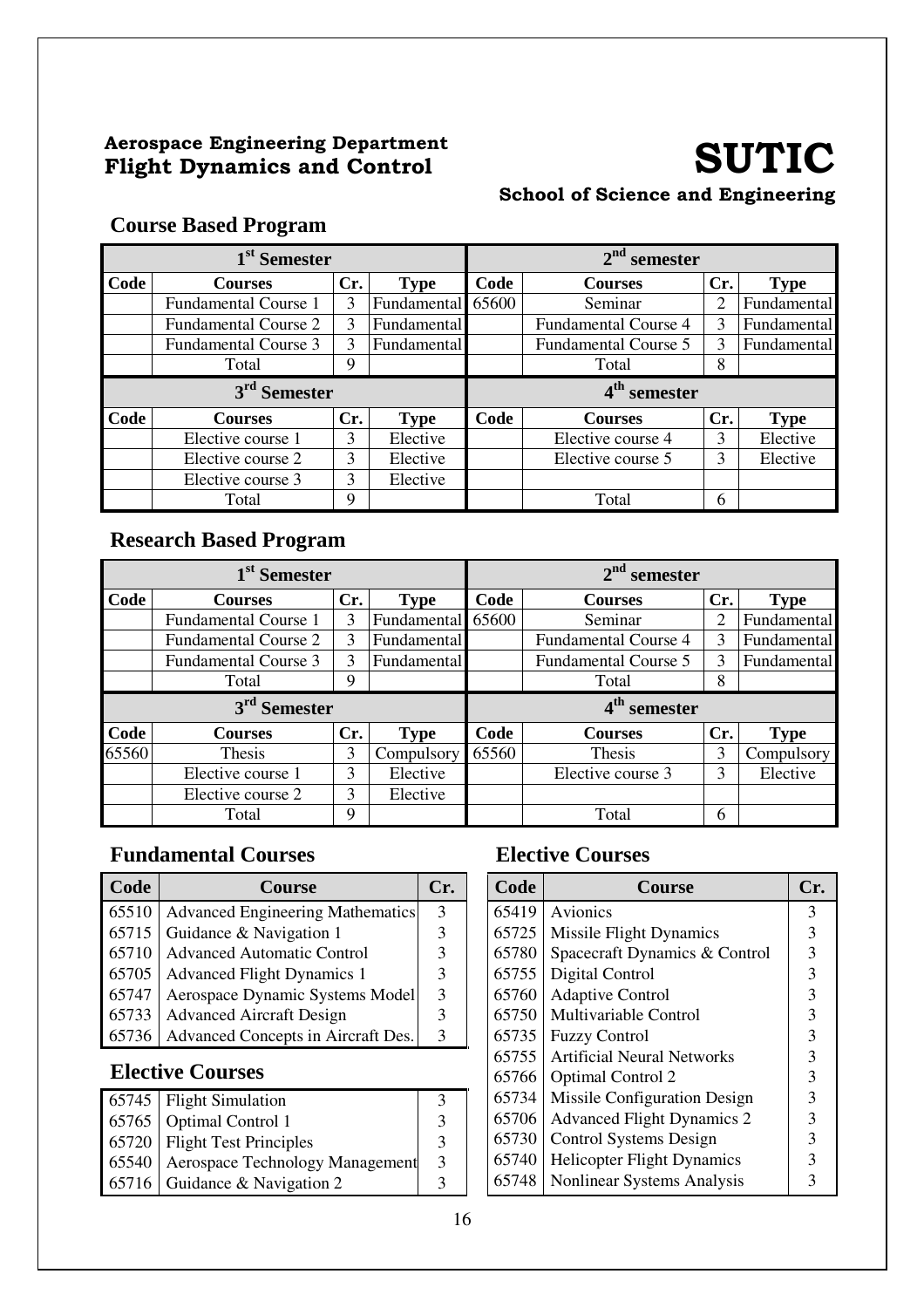## Aerospace Engineering Department

## SUTIC

#### School of Science and Engineering

#### **Course Based Program**

|       | 1 <sup>st</sup> Semester |     |                   | $2nd$ semester |                                          |     |             |
|-------|--------------------------|-----|-------------------|----------------|------------------------------------------|-----|-------------|
| Code  | <b>Courses</b>           | Cr. | <b>Type</b>       | Code           | <b>Courses</b>                           | Cr. | <b>Type</b> |
| 65510 | Adv. Eng. Mathematics    | 3   | Fundamental       | 65600          | Seminar                                  | 2   | Fundamental |
| 65405 | <b>Viscous Flow</b>      | 3   | Fundamental 65615 |                | Gas Dynamics 1                           | 3   | Fundamental |
| 65830 | CFD <sub>1</sub>         | 3   |                   |                | Fundamental 65610 Adv. Fuel & Combustion | 3   | Fundamental |
|       | Total                    | 9   |                   |                | Total                                    | 8   |             |
|       | 3 <sup>rd</sup> Semester |     |                   |                | 4 <sup>th</sup> semester                 |     |             |
| Code  | <b>Courses</b>           | Cr. | <b>Type</b>       | Code           | <b>Courses</b>                           | Cr. | <b>Type</b> |
|       | Elective course 1        | 3   | Elective          |                | Elective course 4                        | 3   | Elective    |
|       | Elective course 2        | 3   | Elective          |                | Elective course 5                        | 3   | Elective    |
|       | Elective course 3        | 3   | Elective          |                |                                          |     |             |
|       | Total                    | 9   |                   |                | Total                                    | 6   |             |

#### **Research Based Program**

|       | 1 <sup>st</sup> Semester |     |             | $2nd$ semester |                                          |     |             |
|-------|--------------------------|-----|-------------|----------------|------------------------------------------|-----|-------------|
| Code  | <b>Courses</b>           | Cr. | <b>Type</b> | Code           | <b>Courses</b>                           | Cr. | <b>Type</b> |
| 65510 | Adv. Eng. Mathematics    | 3   | Fundamental | 65600          | Seminar                                  | 2   | Fundamental |
| 65405 | <b>Viscous Flow</b>      | 3   | Fundamental | 65615          | Gas Dynamics 1                           | 3   | Fundamental |
| 65830 | CFD <sub>1</sub>         | 3   |             |                | Fundamental 65610 Adv. Fuel & Combustion | 3   | Fundamental |
|       | Total                    | 9   |             |                | Total                                    | 8   |             |
|       |                          |     |             |                |                                          |     |             |
|       | 3 <sup>rd</sup> Semester |     |             |                | 4 <sup>th</sup> semester                 |     |             |
| Code  | <b>Courses</b>           | Cr. | <b>Type</b> | Code           | <b>Courses</b>                           | Cr. | <b>Type</b> |
| 65560 | Thesis                   | 3   | Compulsory  | 65560          | Thesis                                   | 3   | Compulsory  |
|       | Elective course 1        | 3   | Elective    |                | Elective course 3                        | 3   | Elective    |
|       | Elective course 2        | 3   | Elective    |                |                                          |     |             |

| Code  | Course                                | Cr. | Code  | <b>Course</b>                    | Cr. |
|-------|---------------------------------------|-----|-------|----------------------------------|-----|
| 65620 | <b>Advanced Turbomachinery</b>        | 3   | 65810 | Turbulence                       | 3   |
| 65605 | <b>Advanced Thermodynamics</b>        | 3   | 65635 | Acoustics                        |     |
| 65641 | <b>Radiation Heat Transfer</b>        | 3   | 65813 | Turbulence Simulation            |     |
| 65951 | Multiphase Flow                       | 3   | 65825 | Grid/Mesh Generation Methods     | 3   |
| 65645 | <b>Advanced Propulsion Principles</b> | 3   | 65831 | CFD <sub>2</sub>                 |     |
| 65616 | Gas Dynamics 2                        | 3   | 65832 | Finite Elements Method in Fluids | 3   |
| 65630 | <b>Combustion Instability</b>         | 3   | 65622 | Numer. Methods in Turbomachines  | 3   |
| 65640 | <b>Advanced Heat Transfer</b>         | 3   |       |                                  |     |
| 65815 | Subsonic Aerodynamics                 | 3   |       |                                  |     |
| 65820 | <b>Unsteady Aerodynamics</b>          | 3   |       |                                  |     |
| 65816 | Supersonic Aerodynamics               | 3   |       |                                  |     |
| 65817 | <b>Hypersonic Aerodynamics</b>        | 3   |       |                                  |     |
| 65402 | <b>Helicopter Aerodynamics</b>        | 3   |       |                                  |     |
| 65748 | Nonlinear Systems Analysis            | 3   |       |                                  |     |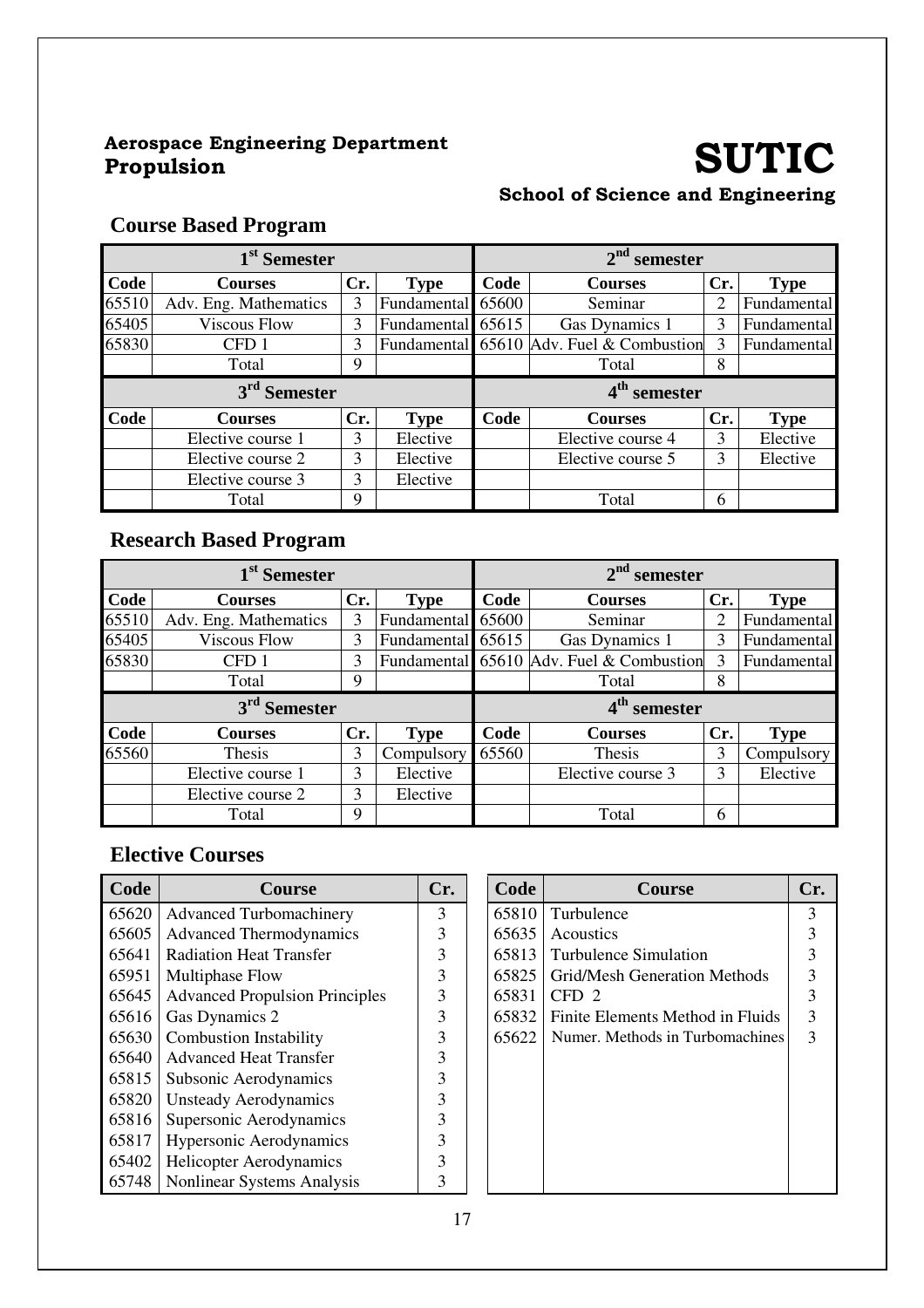### Civil Engineering Department

## SUTIC

#### School of Science and Engineering

#### **Course Based Program**

|       | 1 <sup>st</sup> Semester      |     |                   |       | $2nd$ semester           |     |             |
|-------|-------------------------------|-----|-------------------|-------|--------------------------|-----|-------------|
| Code  | <b>Courses</b>                | Cr. | <b>Type</b>       | Code  | <b>Courses</b>           | Cr. | <b>Type</b> |
| 53014 | Adv. Eng. Mathematics         | 3   | Fundamental       | 53850 | Seminar                  |     | Fundamental |
| 53138 | Theory of Elasticity          | 3   | Fundamental 53149 |       | Finite Element Meth I    | 3   | Fundamental |
| 53153 | <b>Dynamics of Structures</b> | 3   | Fundamental       |       | Elective course 1        | 3   | Elective    |
|       | Total                         | Q   |                   |       | Total                    | 8   |             |
|       | 3 <sup>rd</sup> Semester      |     |                   |       | 4 <sup>th</sup> semester |     |             |
| Code  | <b>Courses</b>                | Cr. | <b>Type</b>       | Code  | <b>Courses</b>           | Cr. | <b>Type</b> |
|       | Elective course 2             | 3   | Elective          |       | Elective course 5        | 3   | Elective    |
|       |                               |     |                   |       |                          |     |             |
|       | Elective course 3             | 3   | Elective          |       | Elective course 6        | 3   | Elective    |
|       | Elective course 4             | 3   | Elective          |       |                          |     |             |

#### **Research Based Program**

|       | 1 <sup>st</sup> Semester      |     |             |       | $2nd$ semester           |     |             |
|-------|-------------------------------|-----|-------------|-------|--------------------------|-----|-------------|
| Code  | <b>Courses</b>                | Cr. | <b>Type</b> | Code  | <b>Courses</b>           | Cr. | <b>Type</b> |
| 53014 | Adv. Eng. Mathematics         | 3   | Fundamental | 53850 | Seminar                  | 2   | Fundamental |
| 53138 | Theory of Elasticity          | 3   | Fundamental | 53149 | Finite Element Meth I    | 3   | Fundamental |
| 53153 | <b>Dynamics of Structures</b> | 3   | Fundamental |       | Elective course 1        | 3   | Elective    |
|       | Total                         | 9   |             |       | Total                    | 8   |             |
|       |                               |     |             |       |                          |     |             |
|       | 3 <sup>rd</sup> Semester      |     |             |       | 4 <sup>th</sup> semester |     |             |
| Code  | <b>Courses</b>                | Cr. | Type        | Code  | <b>Courses</b>           | Cr. | <b>Type</b> |
| 53910 | Thesis                        | 3   | Compulsory  | 53910 | Thesis                   | 3   | Compulsory  |
|       | Elective course 2             | 3   | Elective    |       | Elective course 4        | 3   | Elective    |
|       | Elective course 3             | 3   | Elective    |       |                          |     |             |

| Code  | <b>Course</b>                              | <b>Credit</b> |
|-------|--------------------------------------------|---------------|
| 53133 | Theory of Plates and Shells                | 3             |
| 53151 | <b>Stability of Structures</b>             | 3             |
| 53117 | <b>Fracture Mechanics</b>                  | 3             |
| 53147 | Finite Element Method II                   | 3             |
| 53118 | <b>Inelastic Analysis of Structures</b>    | 3             |
| 53148 | Numerical Methods in Structural            | 3             |
| 53142 | Theory of Plasticity                       | 3             |
| 53166 | Design of Earthquake Resistant Structures  | 3             |
| 53135 | Mechanics of Composite Materials           | 3             |
| 53251 | <b>Bridge Design</b>                       | 3             |
| 53195 | Design Optimization                        | 3             |
| 53165 | <b>Advanced Earthquake Engineering</b>     | 3             |
| 58192 | <b>Advanced Engineering Mathematics II</b> | 3             |
|       | Dynamics of Structures II                  | 3             |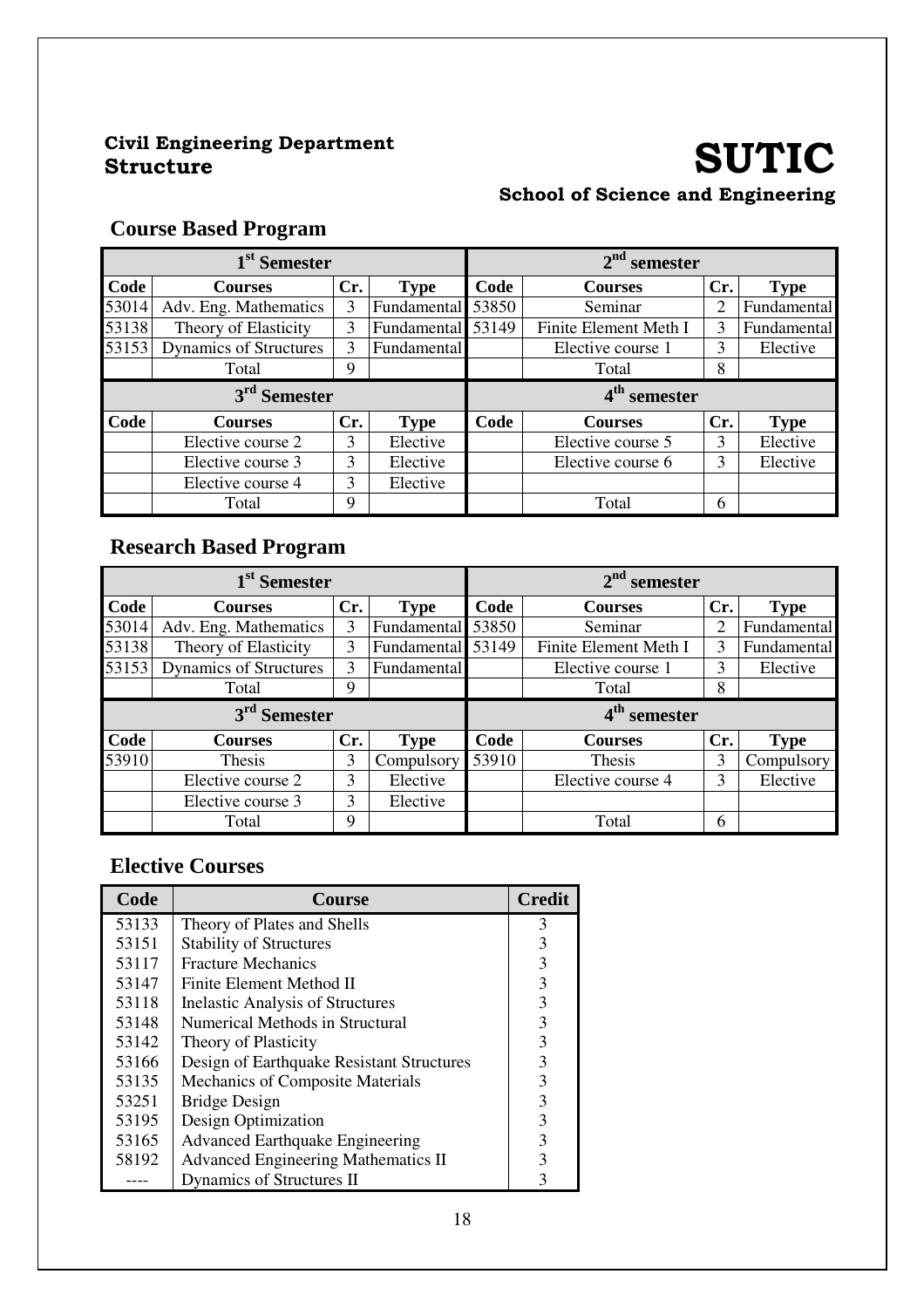### Civil Engineering Department

## SUTIC

### School of Science and Engineering

#### **Course Based Program**

|       | 1 <sup>st</sup> Semester      |     |                   | $2nd$ semester |                          |     |             |
|-------|-------------------------------|-----|-------------------|----------------|--------------------------|-----|-------------|
| Code  | <b>Courses</b>                | Cr. | Type              | Code           | <b>Courses</b>           | Cr. | <b>Type</b> |
| 53014 | Adv. Eng. Math.               | 3   | Fundamental       | 53850          | Seminar                  |     | Fundamental |
| 53165 | Adv. Earthquake Eng.          | 3   | Fundamental 53166 |                | Des Equak Res Struct     | 3   | Fundamental |
| 53153 | <b>Dynamics of Structures</b> | 3   | Fundamental       |                | Elective course 1        | 3   | Elective    |
|       | Total                         | q   |                   |                | Total                    | 8   |             |
|       |                               |     |                   |                |                          |     |             |
|       | 3 <sup>rd</sup> Semester      |     |                   |                | 4 <sup>th</sup> semester |     |             |
| Code  | <b>Courses</b>                | Cr. | <b>Type</b>       | Code           | <b>Courses</b>           | Cr. | <b>Type</b> |
|       | Elective course 2             | 3   | Elective          |                | Elective course 5        | 3   | Elective    |
|       | Elective course 3             | 3   | Elective          |                | Elective course 6        | 3   | Elective    |
|       | Elective course 4             | 3   | Elective          |                |                          |     |             |

#### **Research Based Program**

|       | 1 <sup>st</sup> Semester      |     |                   | $2nd$ semester |                          |     |             |
|-------|-------------------------------|-----|-------------------|----------------|--------------------------|-----|-------------|
| Code  | <b>Courses</b>                | Cr. | <b>Type</b>       | Code           | <b>Courses</b>           | Cr. | <b>Type</b> |
| 53014 | Adv. Eng. Math.               | 3   | Fundamental       | 53850          | Seminar                  | 2   | Fundamental |
| 53165 | Adv. Earthquake Eng.          | 3   | Fundamental 53166 |                | Des Equak Res Struct     | 3   | Fundamental |
| 53153 | <b>Dynamics of Structures</b> | 3   | Fundamental       |                | Elective course 1        | 3   | Elective    |
|       | Total                         | 9   |                   |                | Total                    | 8   |             |
|       |                               |     |                   |                |                          |     |             |
|       | 3 <sup>rd</sup> Semester      |     |                   |                | 4 <sup>th</sup> semester |     |             |
| Code  | <b>Courses</b>                | Cr. | <b>Type</b>       | Code           | <b>Courses</b>           | Cr. | <b>Type</b> |
| 53910 | Thesis                        | 3   | Compulsory        | 53910          | Thesis                   | 3   | Compulsory  |
|       | Elective course 2             | 3   | Elective          |                | Elective course 4        | 3   | Elective    |
|       | Elective course 3             | 3   | Elective          |                |                          |     |             |

| Code  | <b>Course</b>                              | <b>Credit</b> |
|-------|--------------------------------------------|---------------|
| 53133 | Theory of Plates and Shells                | 3             |
| 53151 | <b>Stability of Structures</b>             | 3             |
| 53117 | <b>Fracture Mechanics</b>                  | 3             |
| 53147 | Finite Element Method II                   | 3             |
| 53118 | <b>Inelastic Analysis of Structures</b>    | 3             |
| 53148 | Numerical Methods in Structural            | 3             |
| 53142 | Theory of Plasticity                       | 3             |
| 53166 | Design of Earthquake Resistant Structures  | 3             |
| 53135 | Mechanics of Composite Materials           | 3             |
| 53251 | <b>Bridge Design</b>                       | 3             |
| 53195 | Design Optimization                        | 3             |
| 53165 | <b>Advanced Earthquake Engineering</b>     | 3             |
| 58192 | <b>Advanced Engineering Mathematics II</b> | 3             |
|       | Dynamics of Structures II                  | 3             |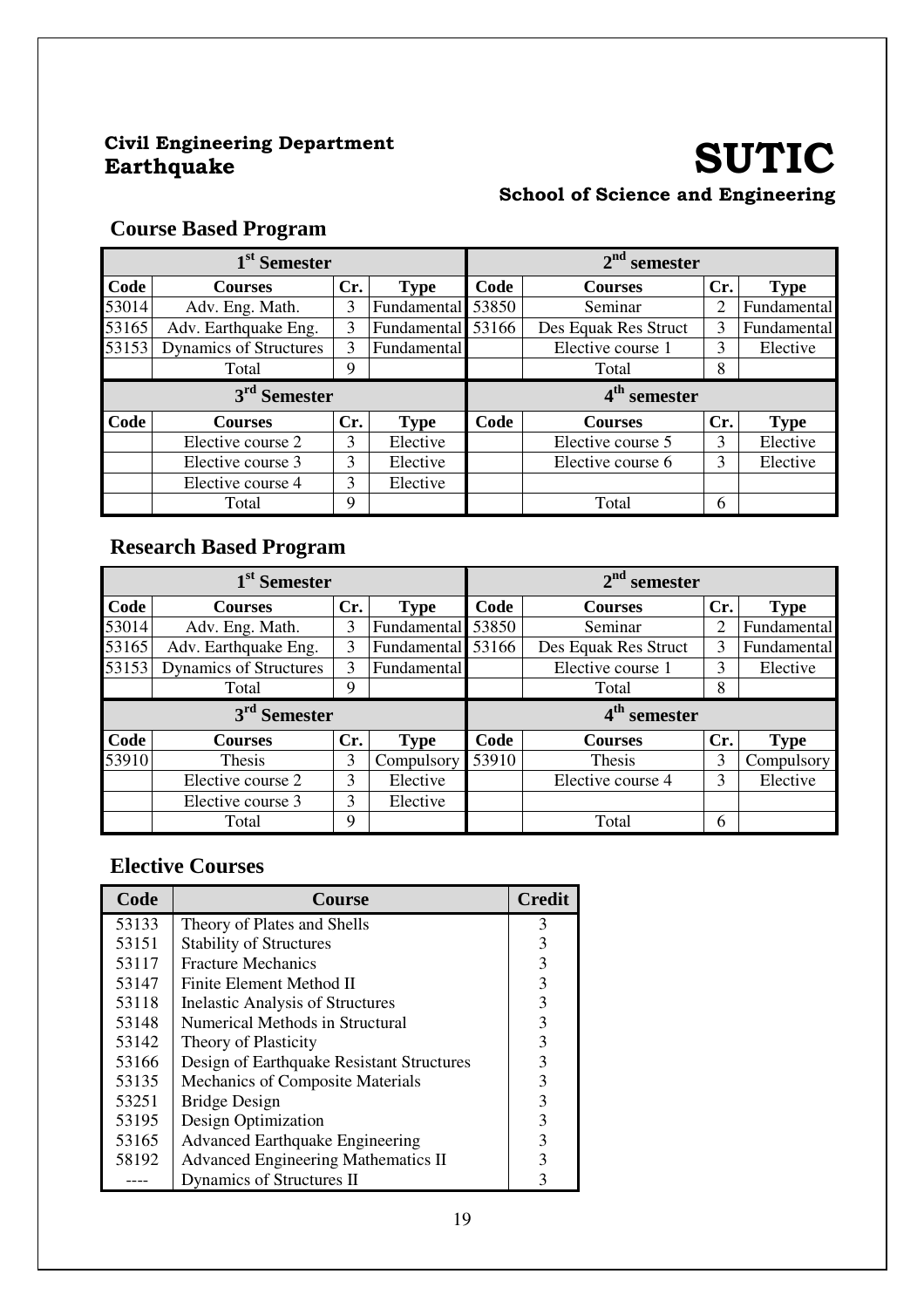#### Civil Engineering Department Civil Engineering Department<br>Construction Management SUTIC

#### School of Science and Engineering

### **Course Based Program**

| 1 <sup>st</sup> Semester |                               |     |                   |       | $2nd$ semester      |     |             |  |
|--------------------------|-------------------------------|-----|-------------------|-------|---------------------|-----|-------------|--|
| Code                     | <b>Courses</b>                | Cr. | <b>Type</b>       | Code  | <b>Courses</b>      | Cr. | <b>Type</b> |  |
| 53303                    | Contract Princip & Regul      | 3   | Fundamental       | 53850 | Seminar             |     | Fundamental |  |
| 53307                    | Project Control & Manag       | 3   | Fundamental 53302 |       | Manag of Const Mach | 3   | Fundamental |  |
| 53306                    | <b>Construction Methods I</b> | 3   | Fundamental       |       | Elective course 1   | 3   | Elective    |  |
|                          | Total                         | 9   |                   |       | Total               | 8   |             |  |
| 3 <sup>rd</sup> Semester |                               |     |                   |       |                     |     |             |  |
|                          |                               |     |                   |       | $4th$ semester      |     |             |  |
| Code                     | <b>Courses</b>                | Cr. | <b>Type</b>       | Code  | <b>Courses</b>      | Cr. | <b>Type</b> |  |
|                          | Elective course 2             | 3   | Elective          |       | Elective course 5   | 3   | Elective    |  |
|                          | Elective course 3             | 3   | Elective          |       | Elective course 6   | 3   | Elective    |  |
|                          | Elective course 4             | 3   | Elective          |       |                     |     |             |  |

#### **Research Based Program**

| 1 <sup>st</sup> Semester |                               |     |                   |       | $2nd$ semester           |     |             |  |
|--------------------------|-------------------------------|-----|-------------------|-------|--------------------------|-----|-------------|--|
| Code                     | <b>Courses</b>                | Cr. | <b>Type</b>       | Code  | <b>Courses</b>           | Cr. | <b>Type</b> |  |
| 53303                    | Contract Princip & Regul      | 3   | Fundamental       | 53850 | Seminar                  | 2   | Fundamental |  |
| 53307                    | Project Control & Manag       | 3   | Fundamental 53302 |       | Manag of Const Mach      | 3   | Fundamental |  |
| 53306                    | <b>Construction Methods I</b> | 3   | Fundamental       |       | Elective course 1        | 3   | Elective    |  |
|                          | Total                         | 9   |                   |       | Total                    | 8   |             |  |
| 3 <sup>rd</sup> Semester |                               |     |                   |       |                          |     |             |  |
|                          |                               |     |                   |       | 4 <sup>th</sup> semester |     |             |  |
| Code                     | <b>Courses</b>                | Cr. | <b>Type</b>       | Code  | <b>Courses</b>           | Cr. | <b>Type</b> |  |
| 53910                    | Thesis                        | 3   | Compulsory        | 53910 | <b>Thesis</b>            | 3   | Compulsory  |  |
|                          | Elective course 2             | 3   | Elective          |       | Elective course 4        | 3   | Elective    |  |
|                          | Elective course 3             | 3   | Elective          |       |                          |     |             |  |

| Code  | <b>Course</b>                                   | <b>Credit</b> |
|-------|-------------------------------------------------|---------------|
| 53562 | <b>Operational Research</b>                     | 3             |
| 53305 | System Analysis and Design                      | 3             |
| 53212 | Site Safety and Management                      | 3             |
|       | <b>Advanced Concrete Technology</b>             |               |
|       | <b>Computer Aided Construction Management</b>   | 3             |
|       | <b>Project Cost Estimation</b>                  | 3             |
|       | <b>Rehabilitation of Structures</b>             | 3             |
|       | <b>Construction Methods II</b>                  |               |
|       | <b>Advanced Construction Materials</b>          | 3             |
|       | Financial and Accounting Management of Projects |               |
|       | <b>Advanced Engineering Economics</b>           | 3             |
|       | <b>Statistical Methods and Reliability</b>      |               |
|       | <b>Research Methods</b>                         |               |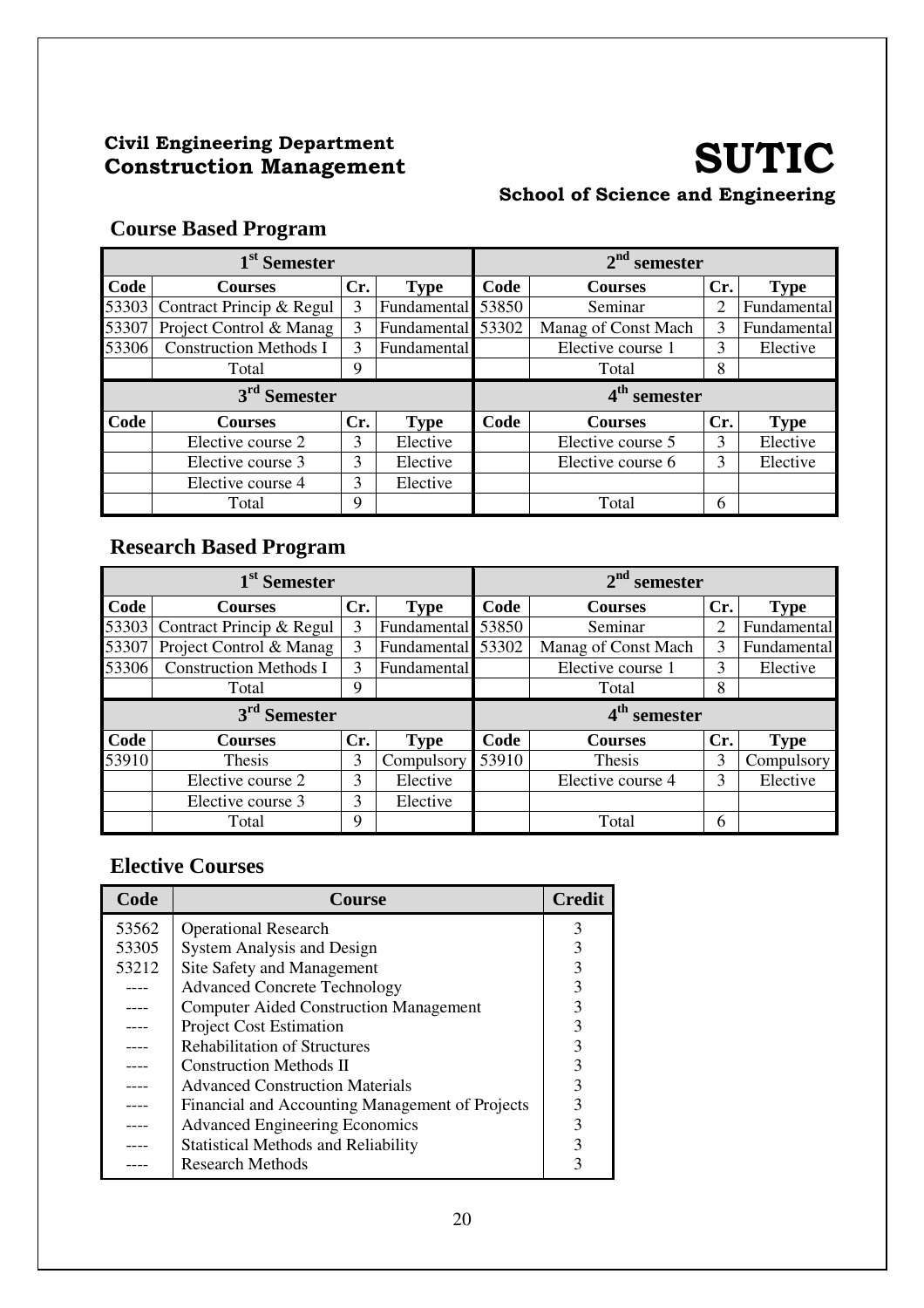### Civil Engineering Department

### SUTIC School of Science and Engineering

#### **Course Based Program**

| 1 <sup>st</sup> Semester |                          |     |                   | $2nd$ semester |                          |     |             |
|--------------------------|--------------------------|-----|-------------------|----------------|--------------------------|-----|-------------|
| Code                     | <b>Courses</b>           | Cr. | <b>Type</b>       | Code           | <b>Courses</b>           | Cr. | <b>Type</b> |
| 53014                    | Adv. Eng. Mathematics    | 3   | Fundamental 53850 |                | Seminar                  | 2   | Fundamental |
| 53604                    | Princ Processes Env Eng  | 3   | Fundamental 53605 |                | Water/Wastewater Treat   | 3   | Fundamental |
|                          | Compuls. Elect Course 1  | 3   | Fundamental       |                | Compuls. Elect Course 2  | 3   | Fundamental |
|                          | Total                    | 9   |                   |                | Total                    | 8   |             |
|                          | 3 <sup>rd</sup> Semester |     |                   |                | 4 <sup>th</sup> semester |     |             |
| Code                     | <b>Courses</b>           | Cr. | <b>Type</b>       | Code           | <b>Courses</b>           | Cr. | <b>Type</b> |
|                          | Compuls. Elect Course 3  | 3   | Elective          |                | Elective course 3        | 3   | Elective    |
|                          | Elective course 1        | 3   | Elective          |                | Elective course 4        | 3   | Elective    |
|                          | Elective course 2        | 3   | Elective          |                |                          |     |             |
|                          |                          | 9   |                   |                | Total                    | 6   |             |

#### **Research Based Program**

| 1 <sup>st</sup> Semester |                         |     |                   | $2nd$ semester |                          |     |             |
|--------------------------|-------------------------|-----|-------------------|----------------|--------------------------|-----|-------------|
| Code                     | <b>Courses</b>          | Cr. | <b>Type</b>       | Code           | <b>Courses</b>           | Cr. | <b>Type</b> |
| 53014                    | Adv. Eng. Mathematics   | 3   | Fundamental 53850 |                | Seminar                  | 2   | Fundamental |
| 53604                    | Princ Processes Env Eng | 3   | Fundamental 53605 |                | Water/Wastewater Treat   | 3   | Fundamental |
| $\overline{\phantom{a}}$ | Compuls. Elect Course 1 | 3   | Fundamental       |                | Compuls. Elect Course 2  | 3   | Fundamental |
|                          | Total                   | 9   |                   |                | Total                    | 8   |             |
| 3 <sup>rd</sup> Semester |                         |     |                   |                |                          |     |             |
|                          |                         |     |                   |                | 4 <sup>th</sup> semester |     |             |
| Code                     | <b>Courses</b>          | Cr. | <b>Type</b>       | Code           | <b>Courses</b>           | Cr. | <b>Type</b> |
| 53910                    | Thesis                  | 3   | Compulsory        | 53910          | Thesis                   | 3   | Compulsory  |
|                          | Compuls. Elect Course 3 | 3   | Fundamental       |                | Elective course 2        | 3   | Elective    |
|                          | Elective course 1       | 3   | Elective          |                |                          |     |             |

#### **Compulsory Elective Courses**

| <b>Code</b> | <b>Course</b>                              |   |
|-------------|--------------------------------------------|---|
|             | 53637   Air Pollution Control              |   |
|             | Solid Waste Management                     |   |
|             | 53672 Groundwater Pollution                |   |
|             | 53646   Water Resources Quality Management | 3 |
|             | 53702 Environmental Hydrodynamics          |   |

| Code  | Course                                | $\mathbf{C}\mathbf{r}$ |
|-------|---------------------------------------|------------------------|
| 53442 | <b>Environmental Geotechnics</b>      | 3                      |
| 53632 | Industrial Wastewater Treat           | 3                      |
| 53640 | Nume. Meth. in Water & Env Eng.       | 3                      |
| 53643 | Industrial Wastewater Manag.          | 3                      |
| 53644 | Stochastic Hydrology                  | 3                      |
| 53645 | <b>Computational Hydraulics</b>       | 3                      |
| 53647 | Water Resour. Systems Analysis I      | 3                      |
| 53659 | <b>Advanced Groundwater Hydrology</b> | 3                      |
| 53661 | Numer Anal Water Mov. Soils/Rocks     | 3                      |
| 53663 | Chem & Microb Water/Wastewater        | 3                      |
| 53671 | Flow in Porous Media                  | 3                      |
|       | Des. Natural Wastewater Treat Sys.    | 3                      |
|       | Measur. & Assess. of Air Pollution    | 3                      |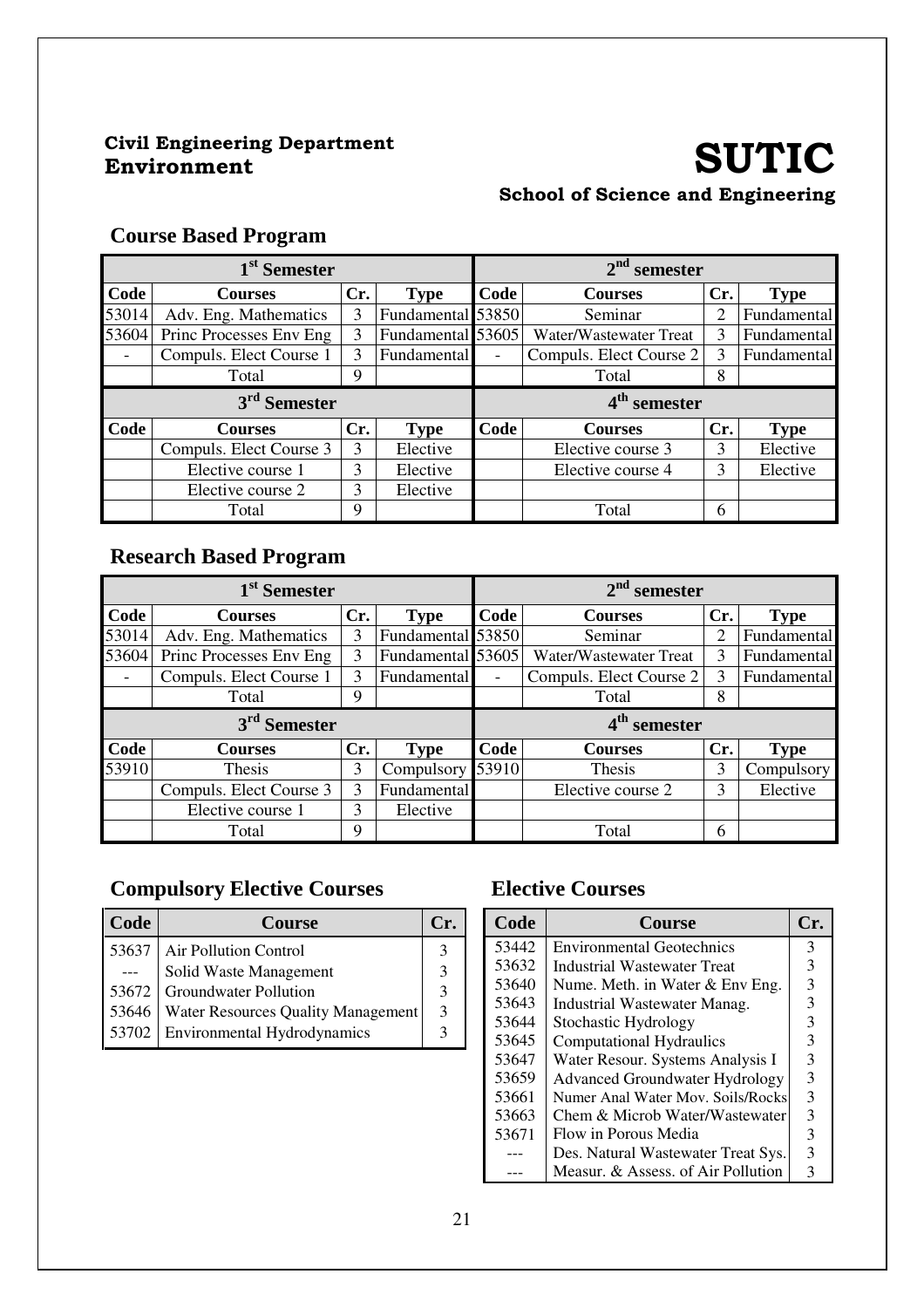#### Computer Engineering Department Computer Engineering Department<br>Information Technology **SUTIC**

#### School of Science and Engineering

#### **Course Based Program**

| 1 <sup>st</sup> Semester |                             |     |              | $2nd$ semester |                          |     |             |
|--------------------------|-----------------------------|-----|--------------|----------------|--------------------------|-----|-------------|
| Code                     | <b>Courses</b>              | Cr. | <b>Type</b>  | Code           | <b>Courses</b>           | Cr. | <b>Type</b> |
| 52949                    | Adv. Network Security       | 3   | Fundamental  | 52900          | Seminar                  | 2   | Fundamental |
| 52663                    | Distributed System          | 3   | Fundamental  | 52693          | Adv. Comp Networks       | 3   | Fundamental |
|                          | Prerequisite course         | 3   | Prerequisite | 52657          | Model & Anal Comp Net    | 3   | Fundamental |
|                          | Total                       | 9   |              |                | Total                    | 8   |             |
|                          | 3 <sup>rd</sup> Semester    |     |              |                | 4 <sup>th</sup> semester |     |             |
| Code                     | <b>Courses</b>              | Cr. | <b>Type</b>  | Code           | <b>Courses</b>           | Cr. | <b>Type</b> |
| 52695                    | <b>Stochastic Processes</b> | 3   | Fundamental  |                | Elective course 3        | 3   | Elective    |
|                          | Elective course 1           | 3   | Elective     |                | Elective course 4        | 3   | Elective    |
|                          | Elective course 2           | 3   | Elective     |                |                          |     |             |
|                          |                             |     |              |                |                          |     |             |

#### **Research Based Program**

| 1 <sup>st</sup> Semester           |                             |     |              | $2nd$ semester |                          |     |             |
|------------------------------------|-----------------------------|-----|--------------|----------------|--------------------------|-----|-------------|
| Code                               | <b>Courses</b>              | Cr. | <b>Type</b>  | Code           | <b>Courses</b>           | Cr. | <b>Type</b> |
| 52949                              | Adv. Network Security       | 3   | Fundamental  | 52900          | Seminar                  | 2   | Fundamental |
| 52663                              | Distributed System          | 3   | Fundamental  | 52693          | Adv. Comp Networks       | 3   | Fundamental |
|                                    | Prerequisite course         | 3   | Prerequisite | 52657          | Model & Anal Comp Net    | 3   | Fundamental |
|                                    | Total                       | 9   |              |                | Total                    | 8   |             |
| 3 <sup>rd</sup><br><b>Semester</b> |                             |     |              |                |                          |     |             |
|                                    |                             |     |              |                | 4 <sup>th</sup> semester |     |             |
| <b>Code</b>                        | <b>Courses</b>              | Cr. | <b>Type</b>  | Code           | <b>Courses</b>           | Cr. | <b>Type</b> |
|                                    | <b>Thesis</b>               | 3   |              | 55810          | <b>Thesis</b>            | 3   |             |
| 55810<br>52695                     | <b>Stochastic Processes</b> | 3   | Fundamental  |                | Elective course 2        | 3   | Elective    |
|                                    | Elective course 1           | 3   | Elective     |                |                          |     |             |

#### **Elective Courses**

| Code  | Course                                           | Ur. |
|-------|--------------------------------------------------|-----|
|       | Multimedia Networks (Advanced Topics)            | 3   |
| 52632 | <b>Fault Tolerant Systems Design</b>             | 3   |
| 52863 | <b>Network Based Processing</b>                  | 3   |
| 52883 | Data Communication                               | 3   |
| $---$ | Wireless Sensor Networks (Advanced Topics)       | 3   |
| 52824 | Performance Evaluation of Computer               | 3   |
| 52626 | <b>Wireless Communication</b>                    | 3   |
| 52747 | <b>Embedded System Design</b>                    | 3   |
| 52638 | <b>Advanced Data Storage Systems</b>             | 3   |
| 52227 | <b>Advanced Topics in Information Technology</b> | 3   |
| 52639 | <b>Dynamics of Complex Networks</b>              | 3   |
| 52656 | <b>Computer Networks Management</b>              | 3   |
| 52741 | Green Computing (Advanced Topics)                |     |
|       | <b>Network Storage Systems (Advanced Topics)</b> | 3   |
| 52553 | <b>Advanced Operating Systems</b>                | 3   |

#### **Prerequisite courses**

Operating Systems Computer Networks Data and Networks Security Computer Architecture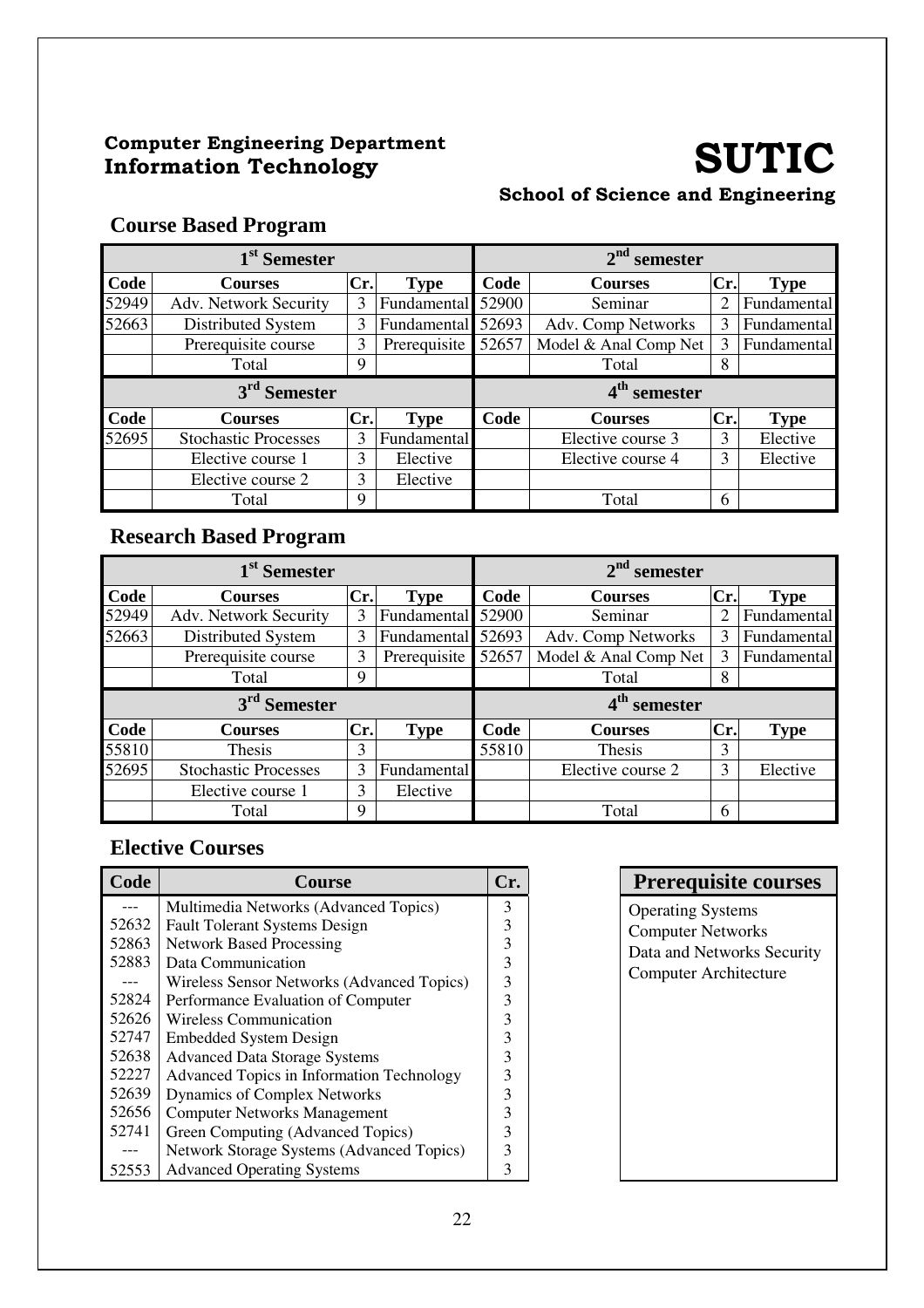### Electrical Engineering Department

### Electrical Engineering Department<br>Digital Electronics **SUTIC** School of Science and Engineering

#### **Course Based Program**

| 1 <sup>st</sup> Semester |                             |     |                   | $2nd$ semester |                          |                |             |  |
|--------------------------|-----------------------------|-----|-------------------|----------------|--------------------------|----------------|-------------|--|
| Code                     | <b>Courses</b>              | Cr. | <b>Type</b>       | Code           | <b>Courses</b>           | Cr.            | <b>Type</b> |  |
| 55568                    | <b>VLSI</b> Design          | 3   | Fundamental       | 55590          | Seminar                  | $\overline{2}$ | Fundamental |  |
| 55533                    | Adv Applied Program.        | 3   | Fundamental 55563 |                | Microprocessors 2        | 3              | Fundamental |  |
| 55558                    | <b>Computer Interfacing</b> | 3   | Fundamental 55155 |                | Dig Signal Processing    | 3              | Fundamental |  |
|                          | Prerequisite course         | 3   | Prerequisite      |                |                          |                |             |  |
|                          | Total                       | 12  |                   |                | Total                    | 8              |             |  |
|                          | 3 <sup>rd</sup> Semester    |     |                   |                | 4 <sup>th</sup> semester |                |             |  |
| Code                     | <b>Courses</b>              | Cr. | <b>Type</b>       | Code           | <b>Courses</b>           | Cr.            | <b>Type</b> |  |
|                          | Elective course 1           | 3   | Elective          |                | Elective course 4        | 3              | Elective    |  |
|                          | Elective course 2           | 3   | Elective          |                | Elective course 5        | 3              | Elective    |  |
|                          | Elective course 3           | 3   | Elective          |                |                          |                |             |  |
|                          | Total                       | 9   |                   |                | Total                    | 6              |             |  |

#### **Research Based Program**

| 1 <sup>st</sup> Semester |                             |     |              | $2nd$ semester |                       |     |             |  |
|--------------------------|-----------------------------|-----|--------------|----------------|-----------------------|-----|-------------|--|
| Code                     | <b>Courses</b>              | Cr. | <b>Type</b>  | Code           | <b>Courses</b>        | Cr. | <b>Type</b> |  |
| 55568                    | <b>VLSI</b> Design          | 3   | Fundamental  | 55563          | Microprocessors 2     | 3   | Fundamental |  |
| 55533                    | Adv Applied Program.        | 3   | Fundamental  | 55155          | Dig Signal Processing | 3   | Fundamental |  |
| 55558                    | <b>Computer Interfacing</b> | 3   | Fundamental  | 55590          | Seminar               | 2   | Fundamental |  |
|                          | Prerequisite course         | 3   | Prerequisite |                |                       |     |             |  |
|                          | Total                       | 12  |              |                | Total                 | 8   |             |  |
|                          | 3 <sup>rd</sup> Semester    |     |              | $4th$ semester |                       |     |             |  |
| Code                     | <b>Courses</b>              | Cr. | <b>Type</b>  | Code           | <b>Courses</b>        | Cr. | <b>Type</b> |  |
| 55810                    | <b>Thesis</b>               | 3   |              | 55810          | Thesis                | 3   |             |  |
|                          | Elective course 1           | 3   | Elective     |                | Elective course 3     | 3   | Elective    |  |
|                          | Elective course 2           | 3   | Elective     |                |                       |     |             |  |
|                          | Total                       | 9   |              |                | Total                 | 3   |             |  |

| Code  | Course                              | <b>Credit</b> | <b>Prerequisite course</b> |
|-------|-------------------------------------|---------------|----------------------------|
| 55262 | Digital Electronics                 | 3             | Microprocessor System D    |
| 55626 | Vision In Man & Machine             |               |                            |
| 55553 | <b>Computer Vision</b>              |               |                            |
| 55637 | <b>Robotics</b>                     |               |                            |
| 55157 | <b>Digital Image Processing</b>     |               |                            |
| 55446 | Fuzzy Logic & Applied               |               |                            |
| 55443 | <b>Neural Networks</b>              | 3             |                            |
| 55556 | <b>Applied Digital Controllers</b>  | 3             |                            |
| 55540 | Special Topics In Digital System    | 3             |                            |
| 55570 | Special Problems In Digital Systems |               |                            |

| <b>Prerequisite course</b>   |  |  |  |  |  |  |  |  |  |
|------------------------------|--|--|--|--|--|--|--|--|--|
| Microprocessor System Design |  |  |  |  |  |  |  |  |  |
|                              |  |  |  |  |  |  |  |  |  |
|                              |  |  |  |  |  |  |  |  |  |
|                              |  |  |  |  |  |  |  |  |  |
|                              |  |  |  |  |  |  |  |  |  |
|                              |  |  |  |  |  |  |  |  |  |
|                              |  |  |  |  |  |  |  |  |  |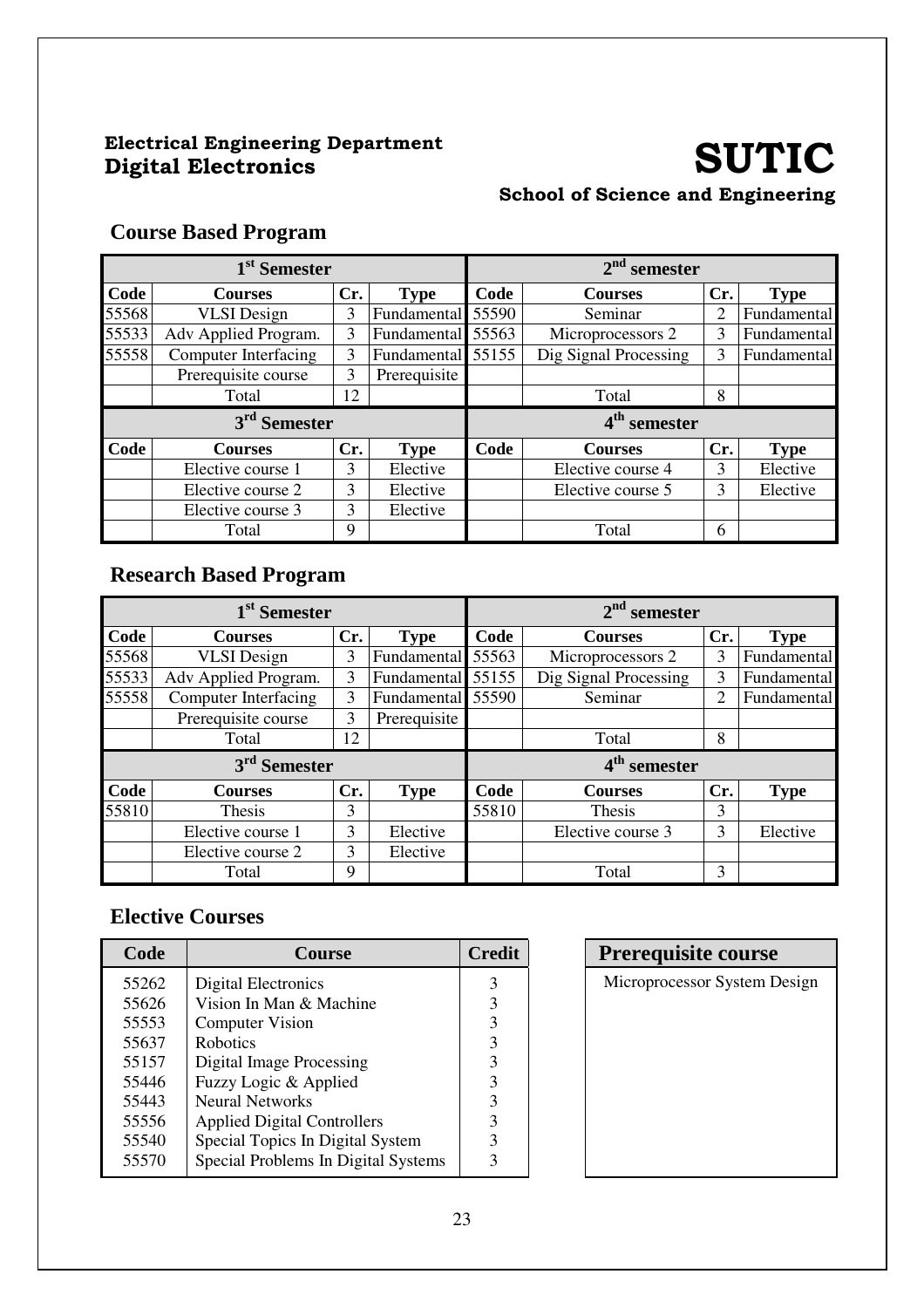#### Industrial Engineering Department Industrial Engineering Department<br>
Engineering Management<br>
SUTIC

# School of Science and Engineering

| 1 <sup>st</sup> Semester |                          |     |             | 2 <sup>nd</sup><br>semester |                       |                |             |  |
|--------------------------|--------------------------|-----|-------------|-----------------------------|-----------------------|----------------|-------------|--|
| Code                     | <b>Courses</b>           | Cr. | <b>Type</b> | Code                        | Cr.<br><b>Courses</b> |                | <b>Type</b> |  |
|                          | Fundamental course 1     | 3   | Fundamental | 51915                       | Seminar               | $\overline{2}$ | Fundamental |  |
|                          | Fundamental course 2     | 3   | Fundamental |                             | Fundamental course 4  | 3              | Fundamental |  |
|                          | Fundamental course 3     | 3   | Fundamental |                             | Fundamental course 5  | 3              | Fundamental |  |
|                          | Total                    | Q   |             |                             | Total                 | 8              |             |  |
|                          | 3 <sup>rd</sup> Semester |     |             | 4 <sup>th</sup> semester    |                       |                |             |  |
| Code                     |                          |     |             |                             |                       |                |             |  |
|                          | <b>Courses</b>           | Cr. | <b>Type</b> | Code                        | <b>Courses</b>        | Cr.            | <b>Type</b> |  |
|                          | Elective course 1        | 3   | Elective    |                             | Elective course 4     | 3              | Elective    |  |
|                          | Elective course 2        | 3   | Elective    |                             | Elective course 5     | 3              | Elective    |  |
|                          | Elective course 3        | 3   | Elective    |                             |                       |                |             |  |

### **Course Based Program**

#### **Research Based Program**

| 1 <sup>st</sup> Semester |                      |     |             | $2nd$ semester           |                                      |     |             |  |
|--------------------------|----------------------|-----|-------------|--------------------------|--------------------------------------|-----|-------------|--|
| Code                     | <b>Courses</b>       | Cr. | <b>Type</b> | Code                     | <b>Type</b><br>Cr.<br><b>Courses</b> |     |             |  |
|                          | Fundamental course 1 | 3   | Fundamental | 51915                    | Seminar                              | 2   | Fundamental |  |
|                          | Fundamental course 2 | 3   | Fundamental |                          | Fundamental course 4                 | 3   | Fundamental |  |
|                          | Fundamental course 3 | 3   | Fundamental |                          | Fundamental course 5                 | 3   | Fundamental |  |
|                          | Total                | 9   |             |                          | Total                                | 8   |             |  |
| 3 <sup>rd</sup> Semester |                      |     |             | 4 <sup>th</sup> semester |                                      |     |             |  |
|                          |                      |     |             |                          |                                      |     |             |  |
| Code                     | <b>Courses</b>       | Cr. | <b>Type</b> | Code                     | <b>Courses</b>                       | Cr. | <b>Type</b> |  |
|                          | Thesis               | 3   | Compulsory  | 51850                    | Thesis                               | 3   | Compulsory  |  |
|                          | Elective course 1    | 3   | Elective    |                          | Elective course 3                    | 3   | Elective    |  |
| 51850                    | Elective course 2    | 3   | Elective    |                          |                                      |     |             |  |

#### **Fundamental Courses**

| Code  | <b>Course</b>                       |   |
|-------|-------------------------------------|---|
| 51138 | Decision Making Theory              | 3 |
| 51723 | <b>Financial Engineering</b>        | 3 |
| 51619 | <b>Supply Chain Planning</b>        | 3 |
| 51534 | Project Management and Planning     |   |
| 51661 | <b>Strategic Planning</b>           | 3 |
| 51361 | <b>Total Quality Management</b>     | 3 |
| 61627 | Human Resources Management          | 3 |
| 51628 | Pricing and Revenue Management      |   |
| 51233 | <b>Financial Management</b>         | 3 |
| 51550 | <b>Enterprise resource Planning</b> | 3 |
| 51671 | Special Topics on Eng. Management   |   |

| Code  | <b>Course</b>                            | Cr. |
|-------|------------------------------------------|-----|
| 51135 | <b>Advanced Engineering Economics</b>    | 3   |
| 51137 | <b>Economic Analysis of Projects</b>     | 3   |
| 51624 | <b>Supply Chain Management</b>           | 3   |
| 51552 | <b>Advanced Inventory Control</b>        | 3   |
| 51974 | <b>Management Information Systems</b>    | 3   |
| 51977 | Computer & Inform. Management            | 3   |
| 51529 | Quality & Productivity Manage.           | 3   |
| 51342 | <b>Intelligent Manufacturing Systems</b> | 3   |
| 51542 | Automatic Production Sys. Design         | 3   |
| 51517 | Time Series Prediction & Anal.           | 3   |
| 51142 | <b>Regression Analysis</b>               | 3   |
| 51530 | <b>Reliability-Based Maintenance</b>     | 3   |
| 51528 | <b>Reliability Principles</b>            | 3   |
| 51136 | <b>Decision Making Analysis</b>          | 3   |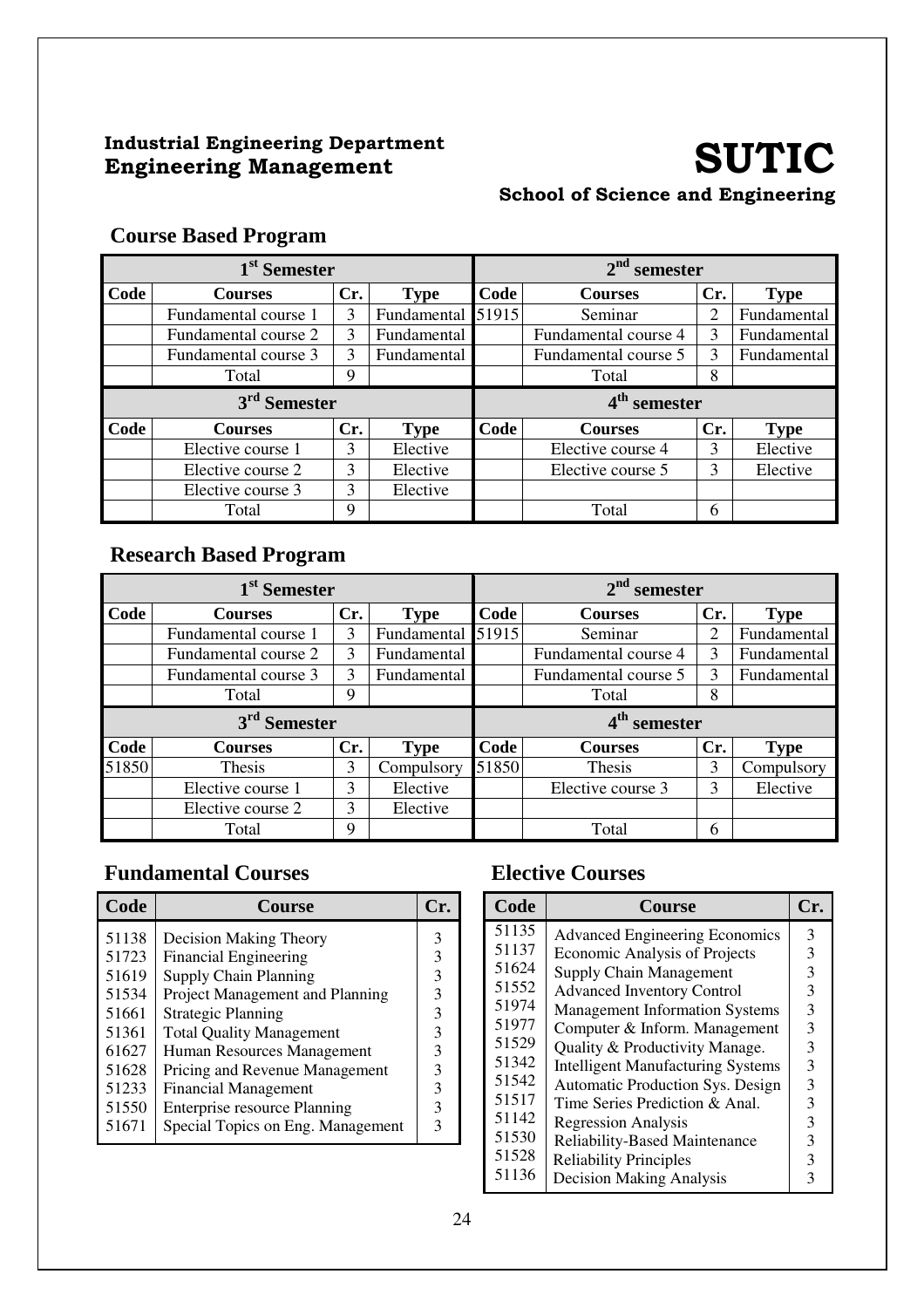## Mechanical Engineering Department

### SUTIC School of Science and Engineering

#### **Course Based Program**

| 1 <sup>st</sup> Semester |                            |     |             | $2nd$ semester |                   |     |             |  |
|--------------------------|----------------------------|-----|-------------|----------------|-------------------|-----|-------------|--|
| Code                     | <b>Courses</b>             | Cr. | <b>Type</b> | Code           | <b>Courses</b>    | Cr. | <b>Type</b> |  |
| 58771                    | Adv. Eng. Mathematics      | 3   | Fundamental | 58040          | Seminar           | 2   | Fundamental |  |
| 58779                    | <b>Continuum Mechanics</b> | 3   | Fundamental |                | Elective course 2 | 3   | Elective    |  |
|                          | Elective course 1          | 3   | Elective    |                | Elective course 3 | 3   | Elective    |  |
|                          | Total                      | 9   |             |                | Total             | 8   |             |  |
|                          | 3 <sup>rd</sup> Semester   |     |             | $4th$ semester |                   |     |             |  |
| Code                     | <b>Courses</b>             | Cr. | <b>Type</b> | Code           | <b>Courses</b>    | Cr. | <b>Type</b> |  |
|                          |                            |     |             |                |                   |     |             |  |
|                          | Elective course 4          | 3   | Elective    |                | Elective course 7 | 3   | Elective    |  |
|                          | Elective course 5          | 3   | Elective    |                | Elective course 8 | 3   | Elective    |  |
|                          | Elective course 6          | 3   | Elective    |                |                   |     |             |  |

#### **Research Based Program**

| 1 <sup>st</sup> Semester |                            |     |             | $2nd$ semester                |                          |     |             |
|--------------------------|----------------------------|-----|-------------|-------------------------------|--------------------------|-----|-------------|
| Code                     | <b>Courses</b>             | Cr. | <b>Type</b> | Code<br>Cr.<br><b>Courses</b> |                          |     | <b>Type</b> |
| 58771                    | Adv. Eng. Mathematics      | 3   | Fundamental | 58040                         | Seminar                  | 2   | Fundamental |
| 58779                    | <b>Continuum Mechanics</b> | 3   | Fundamental |                               | Elective course 2        | 3   | Elective    |
|                          | Elective course 1          | 3   | Elective    |                               | Elective course 3        | 3   | Elective    |
|                          | Total                      | 9   |             |                               | Total                    | 8   |             |
| 3 <sup>rd</sup> Semester |                            |     |             |                               |                          |     |             |
|                          |                            |     |             |                               | 4 <sup>th</sup> semester |     |             |
| Code                     | <b>Courses</b>             | Cr. | <b>Type</b> | Code                          | <b>Courses</b>           | Cr. | <b>Type</b> |
|                          | <b>Thesis</b>              | 3   | Compulsory  |                               | Thesis                   | 3   | Compulsory  |
|                          | Elective course 4          | 3   | Elective    |                               | Elective course 6        | 3   | Elective    |
|                          | Elective course 5          | 3   | Elective    |                               |                          |     |             |

| Code  | Course                                | Cr. | Code  | <b>Course</b>                       | Cr. |
|-------|---------------------------------------|-----|-------|-------------------------------------|-----|
| 58019 | Control Systems Design                | 3   | 58551 | Mechatronics                        | 3   |
| 58409 | <b>Dynamic Systems</b>                | 3   | 58036 | Elasticity                          |     |
| 58022 | Kinematics and Dynamics of Robots     | 3   | 58042 | <b>Finite Element Analysis</b>      |     |
| 55363 | <b>Power Electronics</b>              | 3   | 58583 | Theory of Shells and Plates         |     |
| 58595 | <b>Nonlinear Control</b>              | 3   | 58593 | Fracture, Fatigue and Creep         |     |
| 58589 | <b>Fuzzy Control</b>                  | 3   | 58599 | <b>Fundamental of Smart Systems</b> |     |
| 58045 | <b>Advanced Automatic Control</b>     | 3   |       | in Modeling and Control             |     |
| 58030 | <b>Smart Materials and Structures</b> | 3   |       |                                     |     |
| 58053 | Continuous Vibrations                 | 3   |       |                                     |     |
| 58025 | Design Optimization                   | ζ   |       |                                     |     |
| 58549 | <b>Advanced Robotics</b>              | 3   |       |                                     |     |
| 58009 | Micro-nano Fluids                     | 3   |       |                                     |     |
| 58046 | <b>Advanced Dynamics</b>              | 3   |       |                                     |     |
|       |                                       |     |       |                                     |     |

| Code  | <b>Course</b>                       | Cr. |
|-------|-------------------------------------|-----|
| 58551 | Mechatronics                        | 3   |
| 58036 | Elasticity                          | 3   |
| 58042 | <b>Finite Element Analysis</b>      | 3   |
| 58583 | Theory of Shells and Plates         | 3   |
| 58593 | Fracture, Fatigue and Creep         | 3   |
| 58599 | <b>Fundamental of Smart Systems</b> | 3   |
|       | in Modeling and Control             |     |
|       |                                     |     |
|       |                                     |     |
|       |                                     |     |
|       |                                     |     |
|       |                                     |     |
|       |                                     |     |
|       |                                     |     |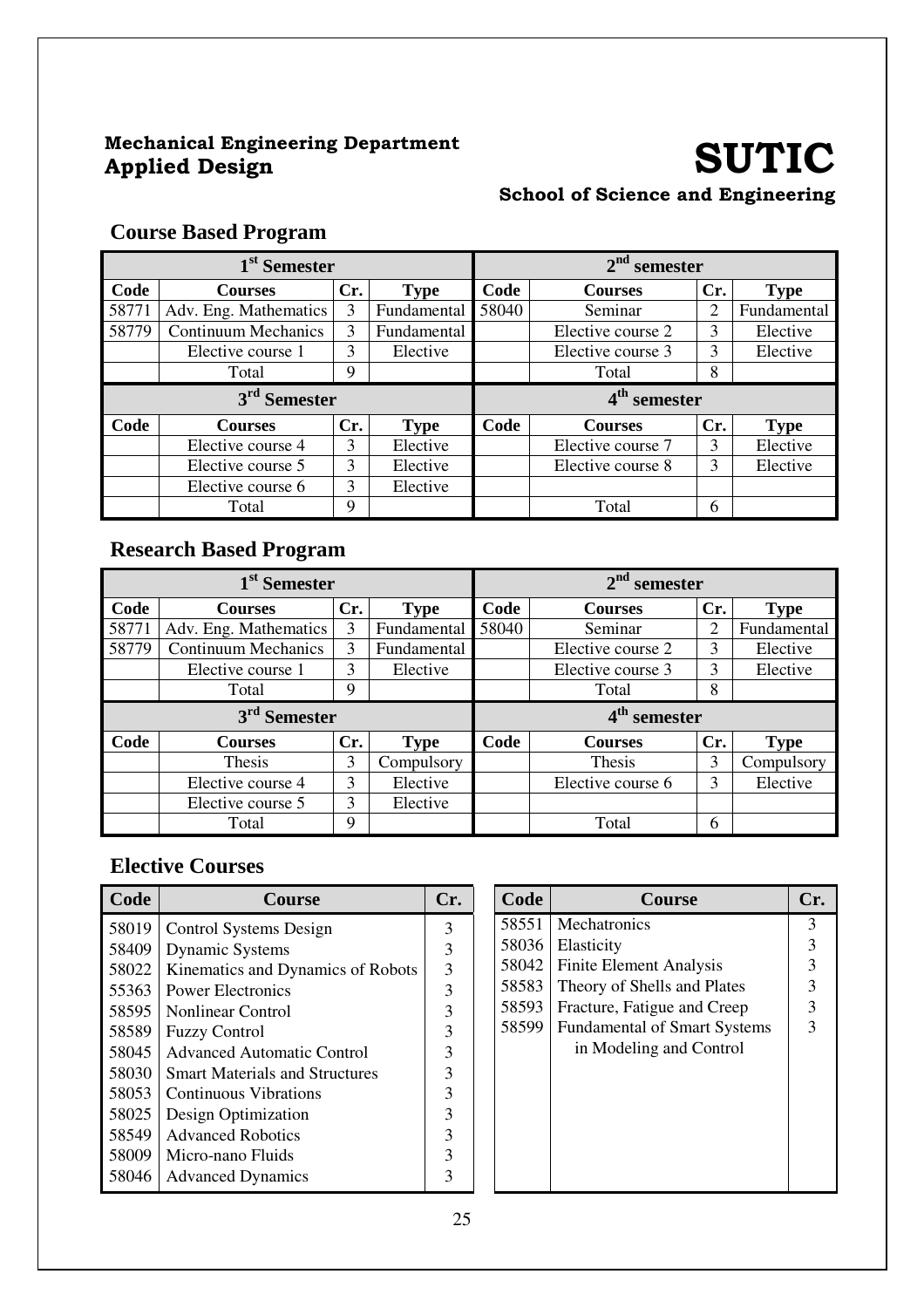#### Mechanical Engineering Department Mechanical Engineering Department<br>
Energy Conversion

# School of Science and Engineering

#### **Course Based Program**

| 1 <sup>st</sup> Semester |                            |     |              | $2nd$ semester           |                      |     |             |  |
|--------------------------|----------------------------|-----|--------------|--------------------------|----------------------|-----|-------------|--|
| Code                     | <b>Courses</b>             | Cr. | <b>Type</b>  | Code                     | <b>Courses</b>       | Cr. | <b>Type</b> |  |
| 58771                    | Adv. Eng. Mathematics      | 3   | Fundamental  | 58040                    | Seminar              | 2   | Fundamental |  |
| 58779                    | <b>Continuum Mechanics</b> | 3   | Fundamental  | 58037                    | Adv. Thermodynamics  | 3   | Fundamental |  |
|                          | Elective course 1          | 3   | Elective     | 58069                    | Adv. Fluid Mechanics | 3   | Fundamental |  |
|                          | Prerequisite course        | 3   | Prerequisite |                          |                      |     |             |  |
|                          | Total                      | 12  |              |                          | Total                | 8   |             |  |
|                          | 3 <sup>rd</sup> Semester   |     |              | 4 <sup>th</sup> semester |                      |     |             |  |
| Code                     | <b>Courses</b>             | Cr. | <b>Type</b>  | Code                     | <b>Courses</b>       | Cr. | <b>Type</b> |  |
| 58043                    | Convec. Heat Transfer      | 3   | Fundamental  |                          | Elective course 4    | 3   | Elective    |  |
|                          | Elective course 2          | 3   | Elective     |                          | Elective course 5    | 3   | Elective    |  |
|                          | Elective course 3          | 3   | Elective     |                          |                      |     |             |  |
|                          | Total                      | 9   |              |                          | Total                | 6   |             |  |

#### **Research Based Program**

|       | 1 <sup>st</sup> Semester   |     |              |       | $2nd$ semester       |     |             |
|-------|----------------------------|-----|--------------|-------|----------------------|-----|-------------|
| Code  | <b>Courses</b>             | Cr. | <b>Type</b>  | Code  | <b>Courses</b>       | Cr. | <b>Type</b> |
| 58771 | Adv. Eng. Mathematics      | 3   | Fundamental  | 58040 | Seminar              | 2   | Fundamental |
| 58779 | <b>Continuum Mechanics</b> | 3   | Fundamental  | 58037 | Adv. Thermodynamics  | 3   | Fundamental |
|       | Elective course 1          | 3   | Elective     | 58069 | Adv. Fluid Mechanics | 3   | Fundamental |
|       | Prerequisite course        | 3   | Prerequisite |       |                      |     |             |
|       | Total                      | 12  |              |       | Total                | 8   |             |
|       | 3 <sup>rd</sup> Semester   |     |              |       | $4th$ semester       |     |             |
| Code  | <b>Courses</b>             | Cr. | <b>Type</b>  | Code  | <b>Courses</b>       | Cr. | <b>Type</b> |
|       | <b>Thesis</b>              | 3   | Compulsory   |       | Thesis               | 3   | Compulsory  |
| 58043 | Convec. Heat Transfer      | 3   | Fundamental  |       | Elective course 3    | 3   | Elective    |
|       | Elective course 2          | 3   | Elective     |       |                      |     |             |
|       | Total                      | 9   |              |       | Total                | 6   |             |

| Code  | <b>Course</b>                       | Cr. | Code | Course                   | Cr. |
|-------|-------------------------------------|-----|------|--------------------------|-----|
| 58607 | <b>Aerosol Transport</b>            | 3   |      | <b>Energy Conversion</b> | 3   |
| 58016 | <b>Computational Fluid Dynamics</b> | 3   |      |                          |     |
| 58606 | Transport Phen. in Porous Media     | 3   |      |                          |     |
| 58043 | <b>Conduction Heat Transfer</b>     | 3   |      |                          |     |
| 58609 | Micro/Nano Flows                    | 3   |      |                          |     |
| 58175 | <b>Bio-Fluid Mechanics</b>          | 3   |      |                          |     |
| 58582 | Viscous Flow                        | 3   |      |                          |     |
| 58089 | Turbulence                          | 3   |      |                          |     |
| 58137 | Solar Energy                        | 3   |      |                          |     |
| 58058 | Direct Energy Conversion            | 3   |      |                          |     |
| 58842 | Finite Element Methods- Fluid       | 3   |      |                          |     |

#### **Elective Courses Prerequisite Course**

| Code | <b>Course</b>            | Cr. |
|------|--------------------------|-----|
|      | <b>Energy Conversion</b> | 3   |
|      |                          |     |
|      |                          |     |
|      |                          |     |
|      |                          |     |
|      |                          |     |
|      |                          |     |
|      |                          |     |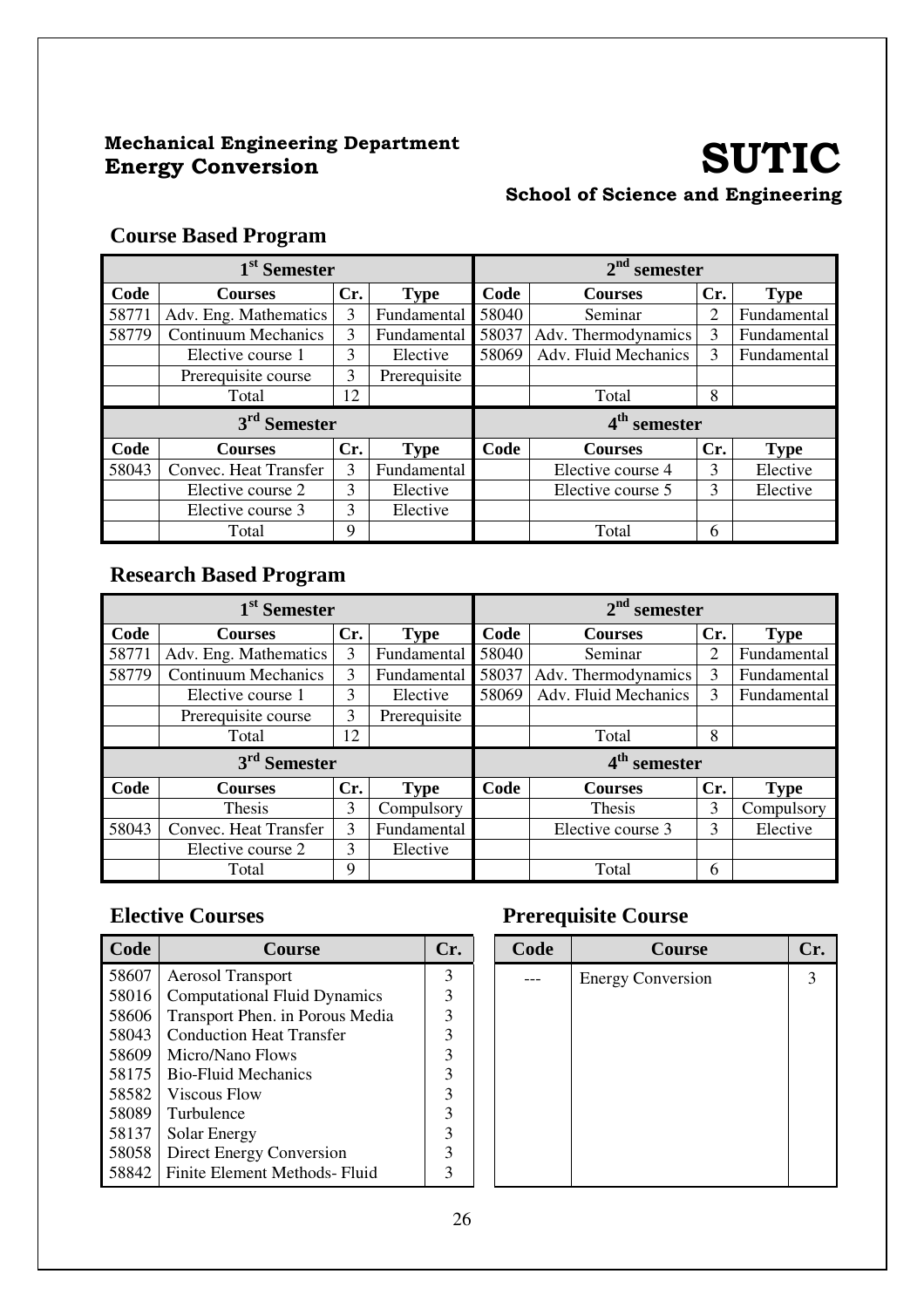## Mechanical Engineering Department Mechatronics SUTIC

# School of Science and Engineering

#### **Course Based Program**

|       | 1 <sup>st</sup> Semester |     |              |       | $2nd$ semester           |     |             |
|-------|--------------------------|-----|--------------|-------|--------------------------|-----|-------------|
| Code  | <b>Courses</b>           | Cr. | <b>Type</b>  | Code  | <b>Courses</b>           | Cr. | <b>Type</b> |
| 58771 | Adv. Eng. Mathematics    | 3   | Fundamental  | 58040 | Seminar                  | 2   | Fundamental |
|       | Elective course 1        | 3   | Elective     |       | Elective course 2        | 3   | Elective    |
|       | Prerequisite course 1    | 3   | Prerequisite |       | Elective course 3        | 3   | Elective    |
|       | Prerequisite course 2    | 3   | Prerequisite |       | Elective course 4        | 3   | Elective    |
|       | Total                    | 12  |              |       | Total                    | 11  |             |
|       | 3 <sup>rd</sup> Semester |     |              |       | 4 <sup>th</sup> semester |     |             |
| Code  | <b>Courses</b>           | Cr. | <b>Type</b>  | Code  | <b>Courses</b>           | Cr. | <b>Type</b> |
| 58551 | Mechatronics             | 3   | Fundamental  |       | Elective course 7        | 3   | Elective    |
|       | Elective course 5        | 3   | Elective     |       | Elective course 8        | 3   | Elective    |
|       | Elective course 6        | 3   | Elective     |       |                          |     |             |
|       | Total                    | 9   |              |       | Total                    | 6   |             |

#### **Research Based Program**

|       | 1 <sup>st</sup> Semester |     |              |                          | $2nd$ semester    |                |             |  |
|-------|--------------------------|-----|--------------|--------------------------|-------------------|----------------|-------------|--|
| Code  | <b>Courses</b>           | Cr. | <b>Type</b>  | Code                     | <b>Courses</b>    | Cr.            | <b>Type</b> |  |
| 58771 | Adv. Eng. Mathematics    | 3   | Fundamental  | 58040                    | Seminar           | $\overline{2}$ | Fundamental |  |
|       | Elective course 1        | 3   | Elective     |                          | Elective course 2 | 3              | Elective    |  |
|       | Prerequisite course 1    | 3   | Prerequisite |                          | Elective course 3 | 3              | Elective    |  |
|       | Prerequisite course 2    | 3   | Prerequisite |                          | Elective course 4 | 3              | Elective    |  |
|       | Total                    | 12  |              |                          | Total             | 11             |             |  |
|       | $3rd$ Semester           |     |              | 4 <sup>th</sup> semester |                   |                |             |  |
| Code  | <b>Courses</b>           | Cr. | <b>Type</b>  | Code                     | <b>Courses</b>    | Cr.            | <b>Type</b> |  |
|       | Thesis                   | 3   | Compulsory   |                          | Thesis            | 3              | Compulsory  |  |
| 58551 | Mechatronics             | 3   | Fundamental  |                          | Elective course 6 | 3              | Elective    |  |
|       | Elective course 5        | 3   | Elective     |                          |                   |                |             |  |
|       | Total                    | 9   |              |                          | Total             | 6              |             |  |

| Code  | <b>Course</b>                          | Cr. | Code | <b>Course</b>                   | Cr. |
|-------|----------------------------------------|-----|------|---------------------------------|-----|
| 58019 | Control Systems Design                 | 3   |      | Statics & Strength of Materials | 3   |
| 58409 | <b>Dynamic Systems</b>                 | 3   |      | Selected Topics in Dynamics     |     |
| 58022 | Kinematics and Dynamics of Robots      |     |      |                                 |     |
| 55363 | <b>Power Electronics</b>               | 3   |      | Electronics                     |     |
| 58595 | Nonlinear Control                      |     |      | <b>Mechatronics Systems</b>     |     |
| 58589 | <b>Fuzzy Control</b>                   |     |      |                                 |     |
| 58045 | <b>Advanced Automatic Control</b>      |     |      |                                 |     |
| 58030 | <b>Smart Materials and Structures</b>  | 3   |      |                                 |     |
| 58599 | Fund. Smart Sys. in Modeling & Control | 3   |      |                                 |     |
| 58053 | Continuous Vibrations                  |     |      |                                 |     |
| 58025 | Design Optimization                    |     |      |                                 |     |
| 58549 | <b>Advanced Robotics</b>               |     |      |                                 |     |
| 58046 | <b>Advanced Dynamics</b>               |     |      |                                 |     |
| 58042 | Finite Element Analysis                | 3   |      |                                 |     |
| 58779 | Continuum Mechanics                    | 3   |      |                                 |     |

#### **Elective Courses Prerequisite Courses**

| Code | <b>Course</b>                                                  |               |
|------|----------------------------------------------------------------|---------------|
|      | Statics & Strength of Materials<br>Selected Topics in Dynamics | 3<br>3        |
|      | Electronics<br><b>Mechatronics Systems</b>                     | $\frac{3}{3}$ |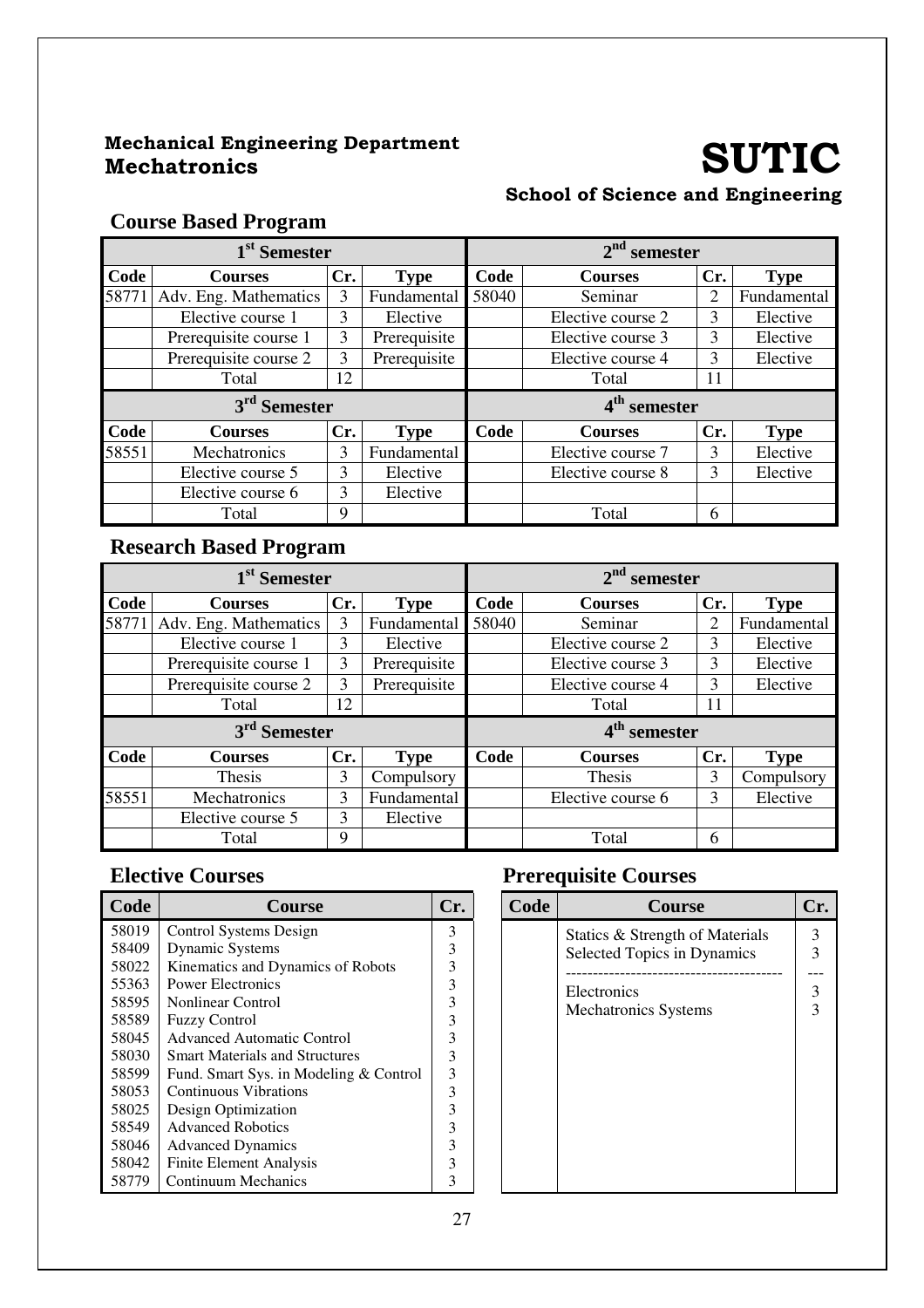## Materials Engineering Department Nano-Technology SUTIC

#### School of Science and Engineering

### **Course Based Program**

|                          | 1 <sup>st</sup> Semester |     |                   |                | $2nd$ semester    |     |             |  |
|--------------------------|--------------------------|-----|-------------------|----------------|-------------------|-----|-------------|--|
| Code                     | <b>Courses</b>           | Cr. | <b>Type</b>       | Code           | <b>Courses</b>    | Cr. | <b>Type</b> |  |
| 56146                    | Charact & Anal Nanomat   | 3   | Fundamental       | 56825          | Seminar           | 2   | Fundamental |  |
| 57152                    | Nano Materials 1         | 3   | Fundamental 57157 |                | Nano Materials 2  | 3   | Fundamental |  |
| 57153                    | Synth Process of Nanomat | 3   | Fundamental       |                | Elective course 1 | 2   | Elective    |  |
|                          |                          |     |                   |                | Elective course 2 | 2   | Elective    |  |
|                          | Total                    | 9   |                   |                | Total             | 9   |             |  |
| 3 <sup>rd</sup> Semester |                          |     |                   | $4th$ semester |                   |     |             |  |
|                          |                          |     |                   |                |                   |     |             |  |
| Code                     | <b>Courses</b>           | Cr. | <b>Type</b>       | Code           | <b>Courses</b>    | Cr. | <b>Type</b> |  |
|                          | Elective course 3        | 2   | Elective          |                | Elective course 7 | 2   | Elective    |  |
|                          | Elective course 4        | 2   | Elective          |                | Elective course 8 | 2   | Elective    |  |
|                          | Elective course 5        | 2   | Elective          |                | Elective course 9 | 2   | Elective    |  |
|                          | Elective course 6        | 2   | Elective          |                |                   |     |             |  |

### **Research Based Program**

|       | 1 <sup>st</sup> Semester       |     |                   |       | $2nd$ semester           |     |             |
|-------|--------------------------------|-----|-------------------|-------|--------------------------|-----|-------------|
| Code  | <b>Courses</b>                 | Cr. | <b>Type</b>       | Code  | <b>Courses</b>           | Cr. | <b>Type</b> |
| 56146 | Charact & Anal Nanomat         | 3   | Fundamental       | 56825 | Seminar                  | 2   | Fundamental |
| 57152 | Nano Materials 1               | 3   | Fundamental 57157 |       | Nano Materials 2         | 3   | Fundamental |
|       | 57153 Synth Process of Nanomat | 3   | Fundamental       |       | Elective course 1        | 2   | Elective    |
|       |                                |     |                   |       | Elective course 2        | 2   | Elective    |
|       | Total                          | 9   |                   |       | Total                    | 9   |             |
|       | 3 <sup>rd</sup> Semester       |     |                   |       | 4 <sup>th</sup> semester |     |             |
| Code  | <b>Courses</b>                 | Cr. | <b>Type</b>       | Code  | <b>Courses</b>           | Cr. | <b>Type</b> |
| 56500 | Thesis                         | 3   | Compulsory        | 56500 | <b>Thesis</b>            | 3   | Compulsory  |
|       | Elective course 3              | 2   | Elective          |       | Elective course 5        | 2   | Elective    |
|       | Elective course 4              | 2   | Elective          |       | Elective course 6        | 2   | Elective    |
|       | Total                          | 7   |                   |       | Total                    | 7   |             |

| Code  | <b>Course</b>                        | Cr.                         | Code  | <b>Course</b>                    | Cr. |
|-------|--------------------------------------|-----------------------------|-------|----------------------------------|-----|
| 57156 | Nano-Coatings and Thin Films         | 2                           | 56149 | Physics Principles in Nano Tech. | 2   |
| 57159 | Nanocomposites                       | 2                           | 56031 | <b>Quantum Physics</b>           |     |
| 57155 | <b>Nanostructured Ceramics</b>       | 2                           | 56117 | Nano Drug Delivery               |     |
| 57160 | Nano Biotechnology                   | 2                           |       |                                  |     |
| 56163 | Nano Systems Modeling & Simul.       | $\mathcal{D}_{\mathcal{A}}$ |       |                                  |     |
| 57158 | Thermodynamics of Nanomaterials      | 2                           |       |                                  |     |
| 56167 | Nano-Magnetics                       | 2                           |       |                                  |     |
| 56161 | Nano-Particles & Synthesis Proces.   | $\mathfrak{D}$              |       |                                  |     |
| 56148 | Adv. Princ. Chemistry in NanoTech.   | $\mathcal{D}_{\mathcal{L}}$ |       |                                  |     |
| 56165 | <b>Nanometric Special Structures</b> | າ                           |       |                                  |     |

| Code  | <b>Course</b>                    | Cr.            |
|-------|----------------------------------|----------------|
| 56149 | Physics Principles in Nano Tech. | 2              |
| 56031 | <b>Quantum Physics</b>           | $\overline{2}$ |
| 56117 | Nano Drug Delivery               | $\overline{2}$ |
|       |                                  |                |
|       |                                  |                |
|       |                                  |                |
|       |                                  |                |
|       |                                  |                |
|       |                                  |                |
|       |                                  |                |